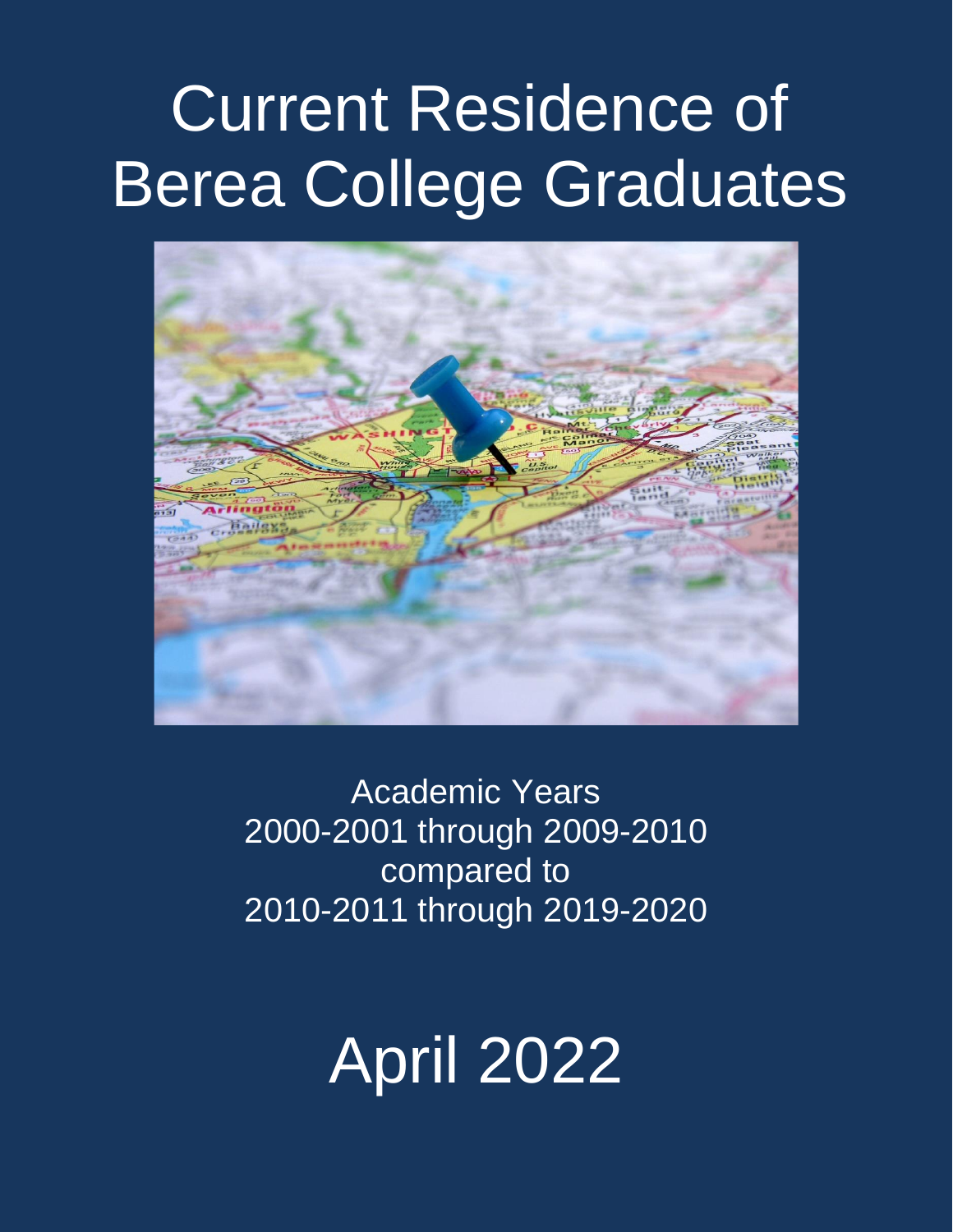

# **Where do graduates currently live?**



NOTE: The data presented above are based on the academic year 2010-11 through 2019-20 graduates (N=2,801).

Domestic Graduates: Currently Reside in the Same County as When Admitted



COD HAS MADE OF

3HT <sup>40</sup> 2<sub>3.</sub>



Decade of Graduates (2000-01 through 2009-10)

Decade of Graduates (2009-10 through 2019-20)

International Graduates: Currently Reside in the U.S.





Decade of Graduates (2000-01 through 2009-10)

Decade of Graduates (2009-10 through 2019-20)

NOTE: Definitions of all categories can be found [here.](https://www.berea.edu/ira/wp-content/uploads/sites/27/2021/10/DefinitionsAndDescriptions-1.pdf)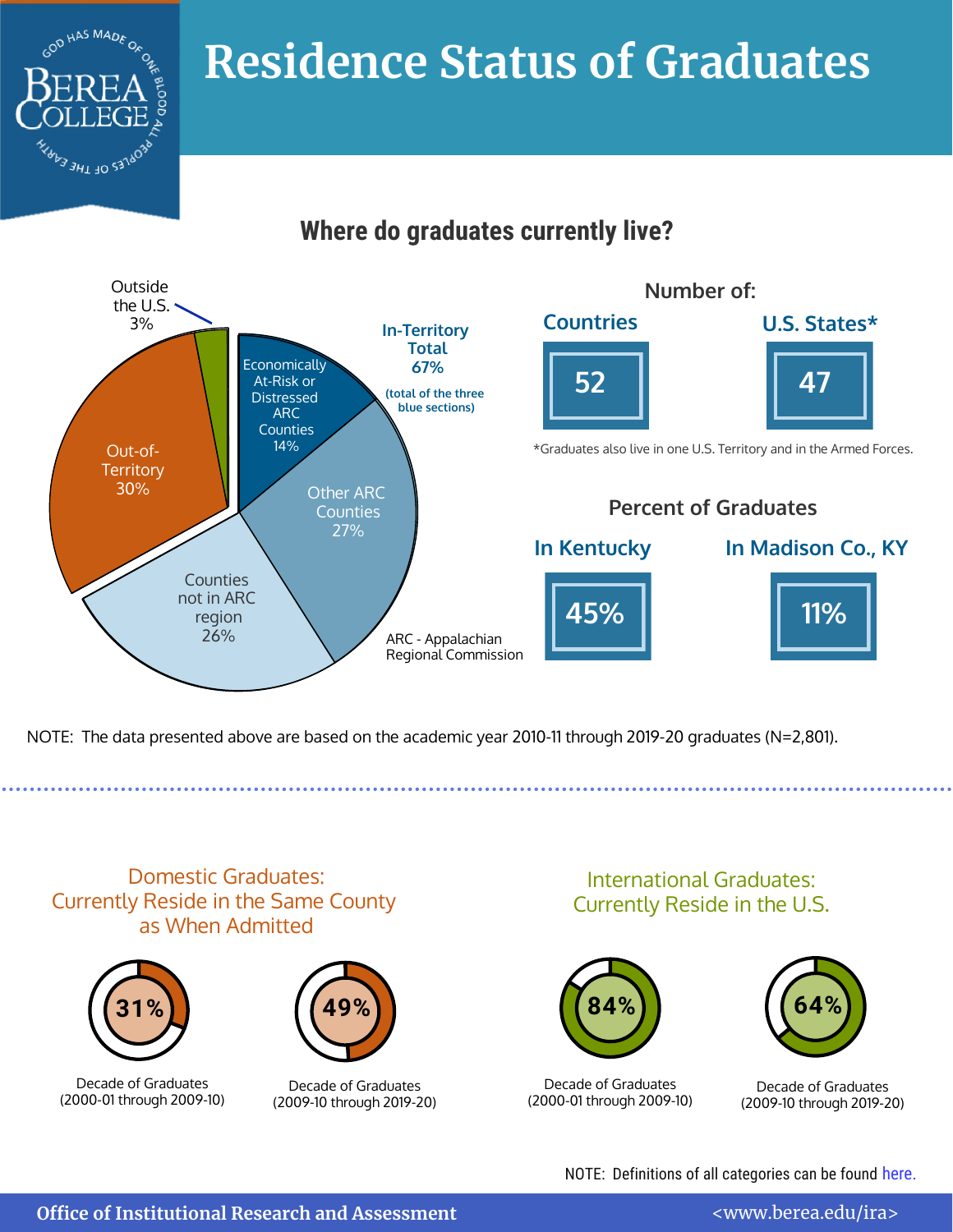#### **Current Residence Report for Berea College Graduates 2000-2001 through 2009-2010 compared to 2010-2011 through 2019-2020**

This report is based on two decades of graduates; those that graduated in academic years 2000-2001 through 2009-2010 and more recent graduates (from academic years 2010-2011 through 2019--2020). We provide information on both decades because length of time after graduation may be related to residency status (e.g. graduate school attendance, initial first job placement, etc.). Residence at entry is determined by the address at the time of admission. Current residency is based on those graduates with a known address. See the table below for more details.

|                         | Number of<br><b>Graduates</b> | <b>Number</b><br>who are<br>deceased | Number with no<br>known current<br>address | <b>Total</b><br>number of<br>graduates<br>included in<br>report | <b>Percent of</b><br>graduates<br>on which<br>report is<br>based |
|-------------------------|-------------------------------|--------------------------------------|--------------------------------------------|-----------------------------------------------------------------|------------------------------------------------------------------|
| 2000-01 through 2009-10 | 2.925                         | 29                                   | 409                                        | 2,487                                                           | 85%                                                              |
| 2010-11 through 2019-20 | 3,157                         | 9                                    | 347                                        | 2,801                                                           | 89%                                                              |

This report uses the College's admissions geographical categories. They are:

- *In-Territory*: Students who come from much of the Appalachian region and all of Kentucky within the blue area in the map below. In-Territory also includes permanent residents (a non-citizen who has formally established residency in the United States) and refugees who reside in the territory. Twenty-two counties in Tennessee were added in January 2017. Territory is based on designation at time of entry.
- *Out-of-Territory*: Students who come from outside the In-Territory area, including U.S. Citizens living in foreign countries. Out-of-Territory also includes permanent residents (a non-citizen who has formally established residency in the U.S.) and refugees who reside out of the territory.
- *F-1 International*: Students who are not U.S. Citizens, permanent residents, or refugees, and are attending the college under an F-1 visa issued by the U.S. Department of State.



NOTE: See the next page for details about the Appalachian Regional Commission (ARC) area.

Compiled by the Office of Institutional Research and Assessment, April 2022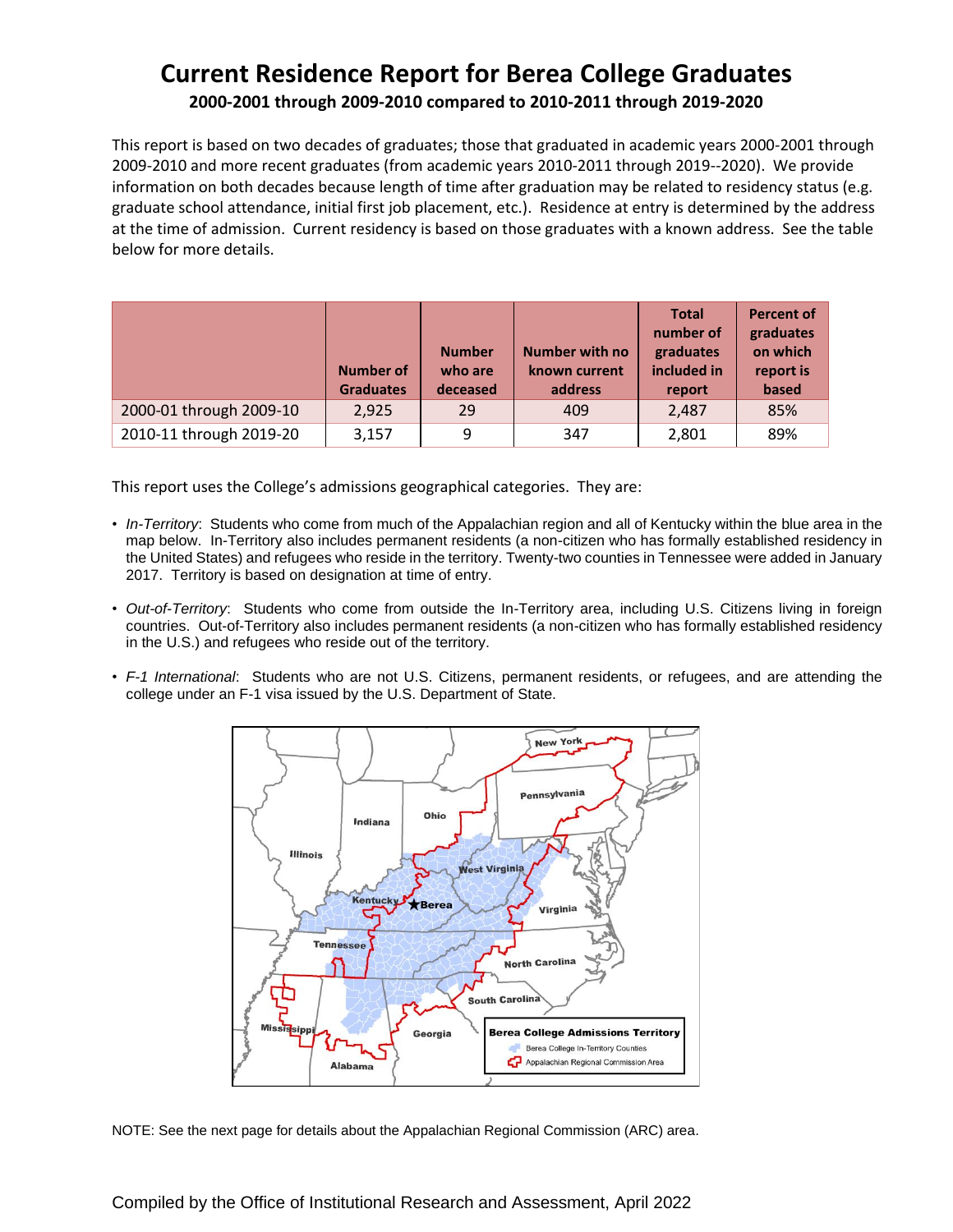#### **Current Residence Report for Berea College Graduates 2000-2001 through 2009-2010 compared to 2010-2011 through 2019-2020**

The **Appalachian Regional Commission (ARC)** is a regional economic development agency that represents a partnership of federal, state, and local government. Established by an act of Congress in 1965, ARC is composed of the governors of the 13 Appalachian states and a federal co-chair, who is appointed by the president. Local participation is provided through multi-county local development districts.

The Appalachian Region, as defined in ARC's authorizing legislation, is a 205,000-square-mile region (outlined in red on the map on the previous page) that follows the spine of the Appalachian Mountains from southern New York to northern Mississippi. It includes all of West Virginia and parts of 12 other states: Alabama, Georgia, Kentucky, Maryland, Mississippi, New York, North Carolina, Ohio, Pennsylvania, South Carolina, Tennessee, and Virginia. Forty-two percent of the Region's population is rural, compared with 20 percent of the national population.

The Appalachian Regional Commission (ARC) uses an index-based county economic classification system to identify and monitor the economic status of Appalachian counties. The system involves the creation of a national index of county economic status through a comparison of each county's averages for three economic indicators—three-year average unemployment rate, per capita market income, and poverty rate—with national averages. The resulting values are summed and averaged to create a composite index value for each county. Each county in the nation is then ranked, based on its composite index value, with higher values indicating higher levels of distress.

#### *County Economic Levels*

Each Appalachian county is classified into one of five economic status designations, based on its position in the national ranking.

**Distressed:** Distressed counties are the most economically depressed counties. They rank in the worst 10 percent of the nation's counties.

**At-Risk**: At-Risk counties are those at risk of becoming economically distressed. They rank between the worst 10 percent and 25 percent of the nation's counties.

**Transitional:** Transitional counties are those transitioning between strong and weak economies. They make up the largest economic status designation. Transitional counties rank between the worst 25 percent and the best 25 percent of the nation's counties.

**Competitive**: Competitive counties are those that are able to compete in the national economy but are not in the highest 10 percent of the nation's counties. Counties ranking between the best 10 percent and 25 percent of the nation's counties are classified competitive.

**Attainment**: Attainment counties are the economically strongest counties. Counties ranking in the best 10 percent of the nation's counties are classified attainment.

For more information, please visit the Appalachian Regional Commission's website at: [https://www.arc.gov/.](https://www.arc.gov/)

Compiled by the Office of Institutional Research and Assessment, April 2022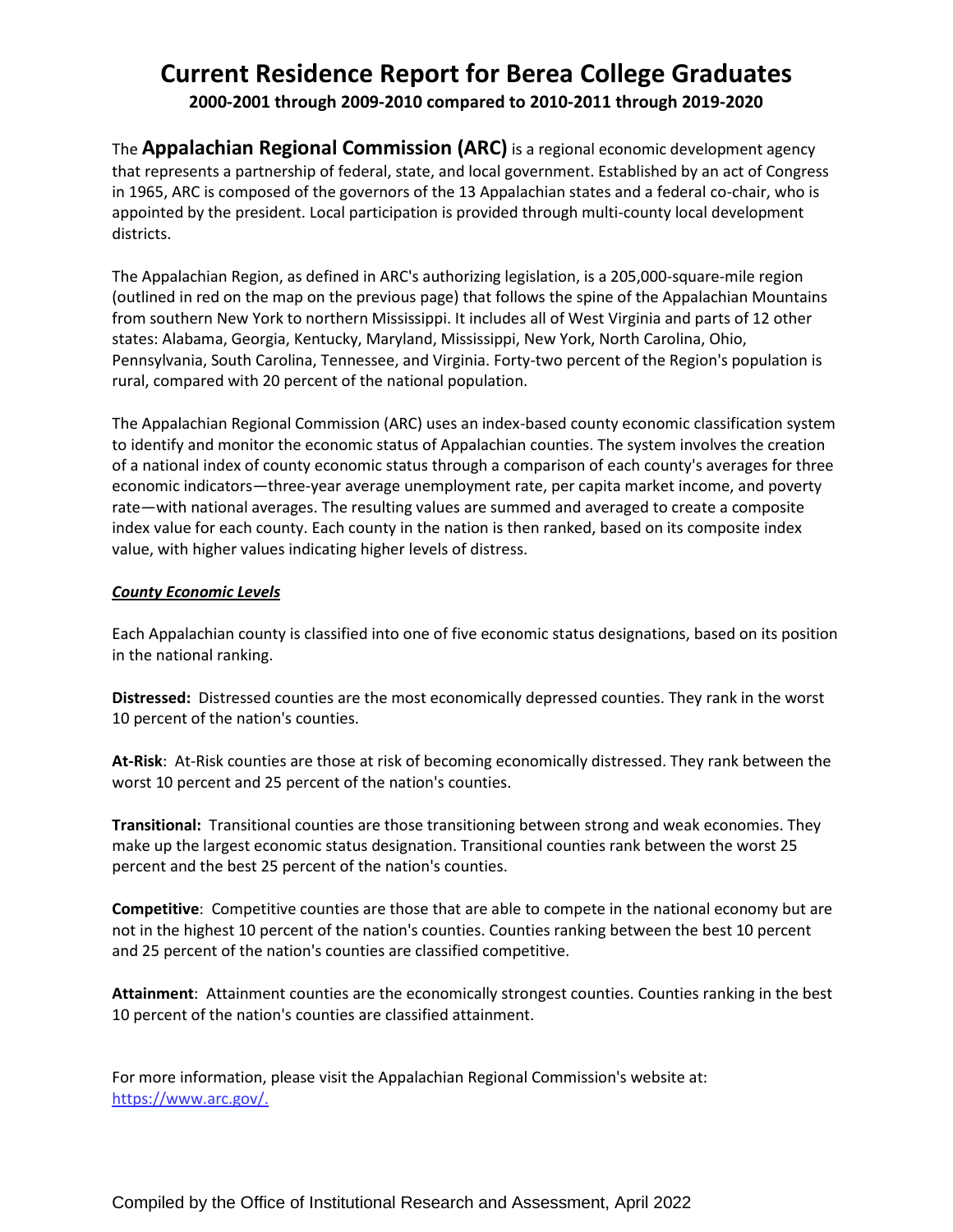#### **Current Residence Report for Berea College Graduates 2000-2001 through 2009-2010 compared to 2010-2011 through 2019-2020**

The tables below summarize much of the information contained in the report that follows. We find that most graduates (over 60%) still live within the In-Territory region with the largest group in Kentucky. Black or African-American graduates are more likely than Other Domestic graduates to live in the same county as when they were admitted to the College. And, by far, most international graduates currently live in the United States.

| Percent of ALL graduates who | 2000-01<br>through<br>2009-10<br><b>Graduates</b><br>$(N = 2,487)$ | 2010-11<br>through<br>2019-20<br><b>Graduates</b><br>$(N = 2,801)$ |
|------------------------------|--------------------------------------------------------------------|--------------------------------------------------------------------|
| <b>Currently live</b>        |                                                                    |                                                                    |
| In-Territory                 | 61%                                                                | 67%                                                                |
| In Kentucky                  | 37%                                                                | 45%                                                                |
| In Madison County, Kentucky  | 9%                                                                 | 11%                                                                |

| <b>Percent of INTERNATIONAL graduates who</b><br>(Percent is based on the number of international graduates) | 2000-01<br>through<br>2009-10<br><b>Graduates</b><br>$(N = 194)$ | 2010-11<br>through<br>2019-20<br><b>Graduates</b><br>$(N = 228)$ |
|--------------------------------------------------------------------------------------------------------------|------------------------------------------------------------------|------------------------------------------------------------------|
| Live in the U.S.                                                                                             | 84%                                                              | 64%                                                              |
| Currently reside in same country as when admitted                                                            | 10%                                                              | 32%                                                              |
| Currently reside outside the U.S. in a different country<br>than when admitted                               | 6%                                                               | 4%                                                               |

| <b>Percent of DOMESTIC graduates who</b><br>(Overall N's for each category are provided in each row) | 2000-01<br>through<br>2009-10<br><b>Graduates</b> | 2010-11<br>through<br>2019-20<br><b>Graduates</b> |
|------------------------------------------------------------------------------------------------------|---------------------------------------------------|---------------------------------------------------|
| Currently reside in same state and county as when admitted                                           |                                                   |                                                   |
| (Percent is based on each individual group)<br>All Domestic Graduates (2293/2573)                    | 31%                                               | 49%                                               |
|                                                                                                      |                                                   |                                                   |
| In-Territory (1792/1963)                                                                             | 33%                                               | 52%                                               |
| ARC Economically At-Risk and Distressed (includes those                                              | 29%                                               | 49%                                               |
| both In-Territory and Out-of-Territory) (360/605)                                                    |                                                   |                                                   |
| Out-of-Territory (501/610)                                                                           | 25%                                               | 40%                                               |
| Males (based on birth sex) (880/988)                                                                 | 30%                                               | 52%                                               |
| Females (based on birth sex) (1413/1585)                                                             | 31%                                               | 47%                                               |
| African-American Students* (367/483)                                                                 | 41%                                               | 54%                                               |
| Other Domestic Students (1926/2090)                                                                  | 29%                                               | 48%                                               |
| Hispanic** (27/169)                                                                                  | 26%                                               | 54%                                               |

\*Includes domestic students who identified themselves as "Black or African American" alone or in combination with another race. \*\*Starting in Fall 2010, the ethnicity category was changed to "Hispanic or Latino or Spanish Origin" and separated from the racial designations.

Compiled by the Office of Institutional Research and Assessment, April 2022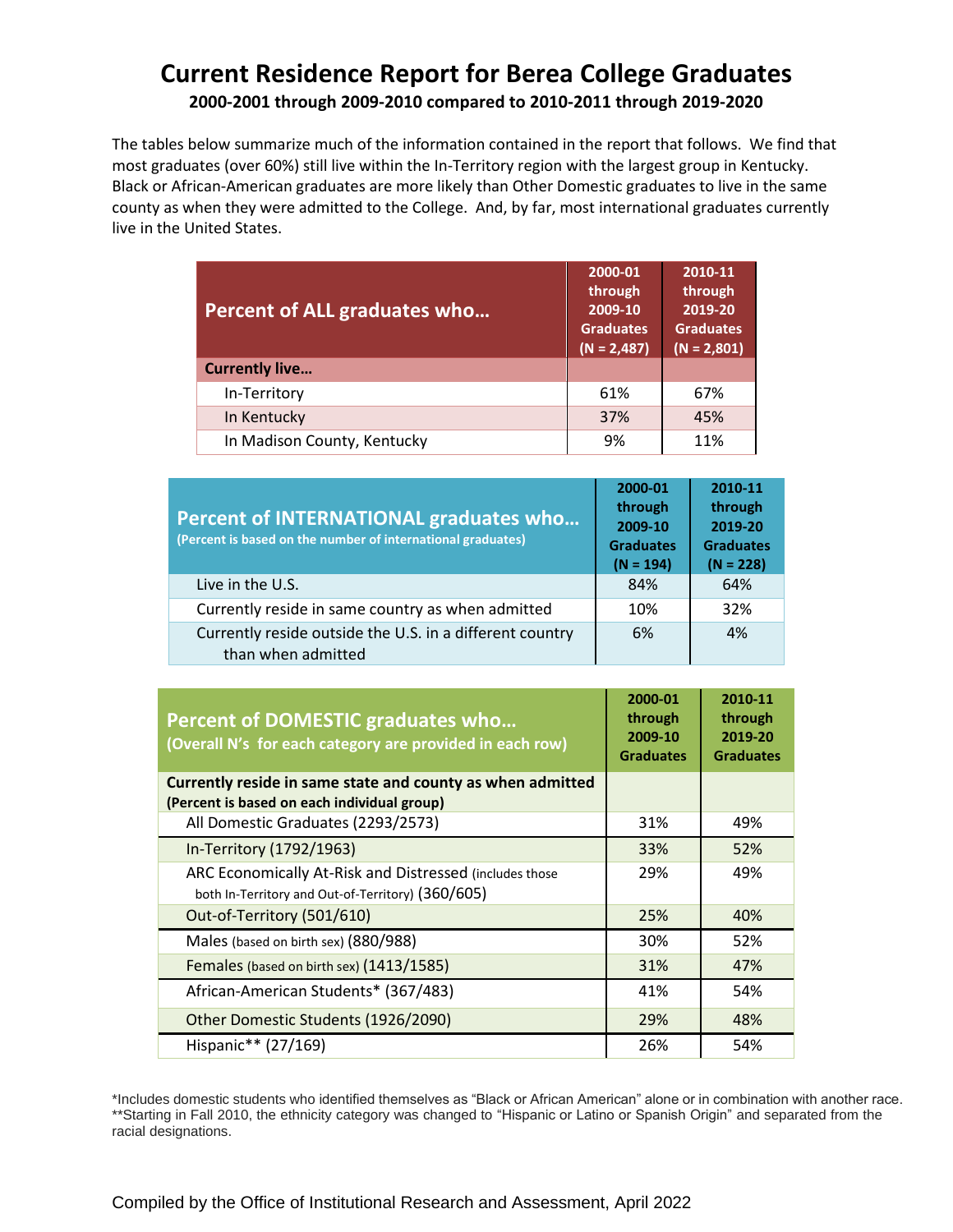# **Where do graduates currently live?**

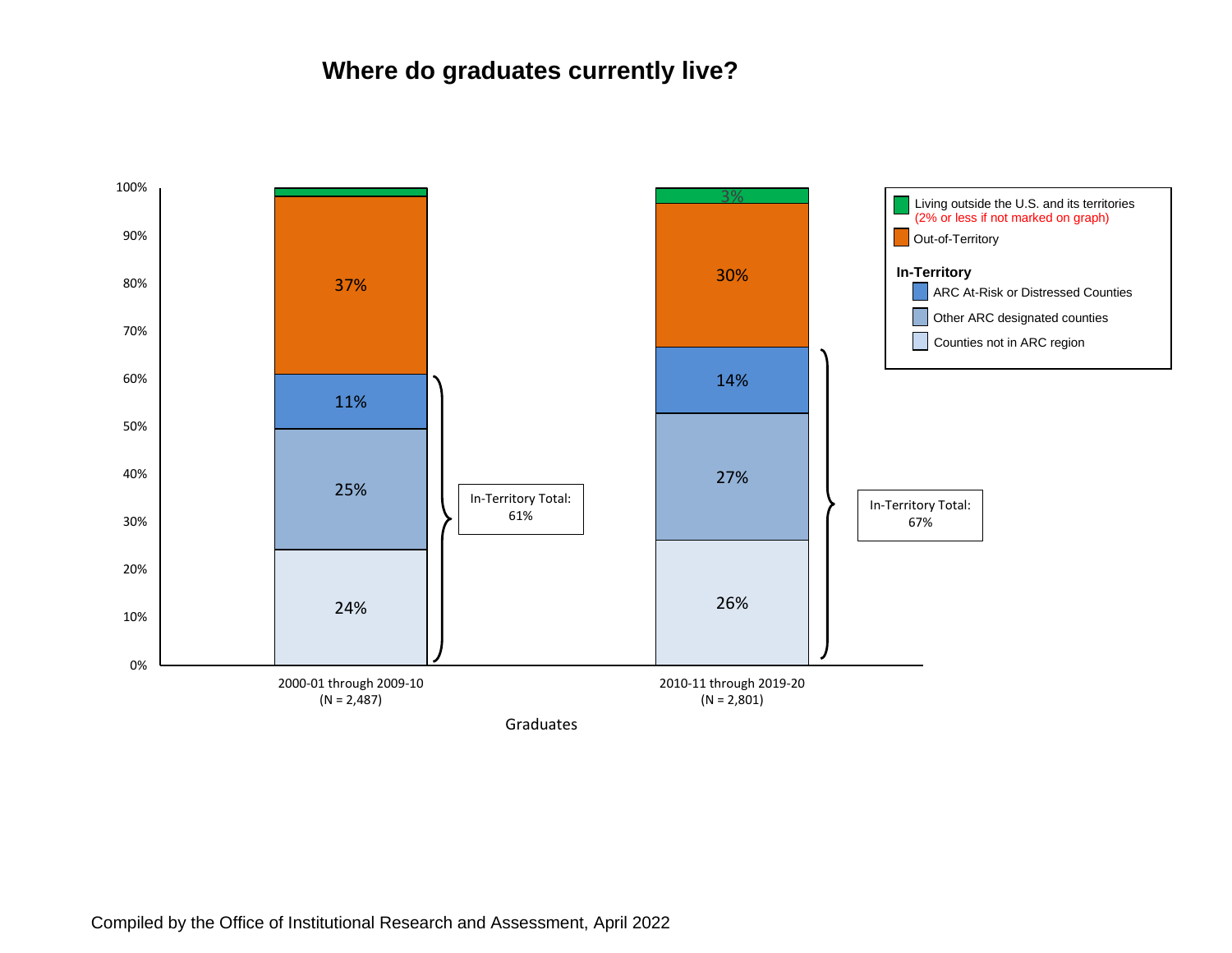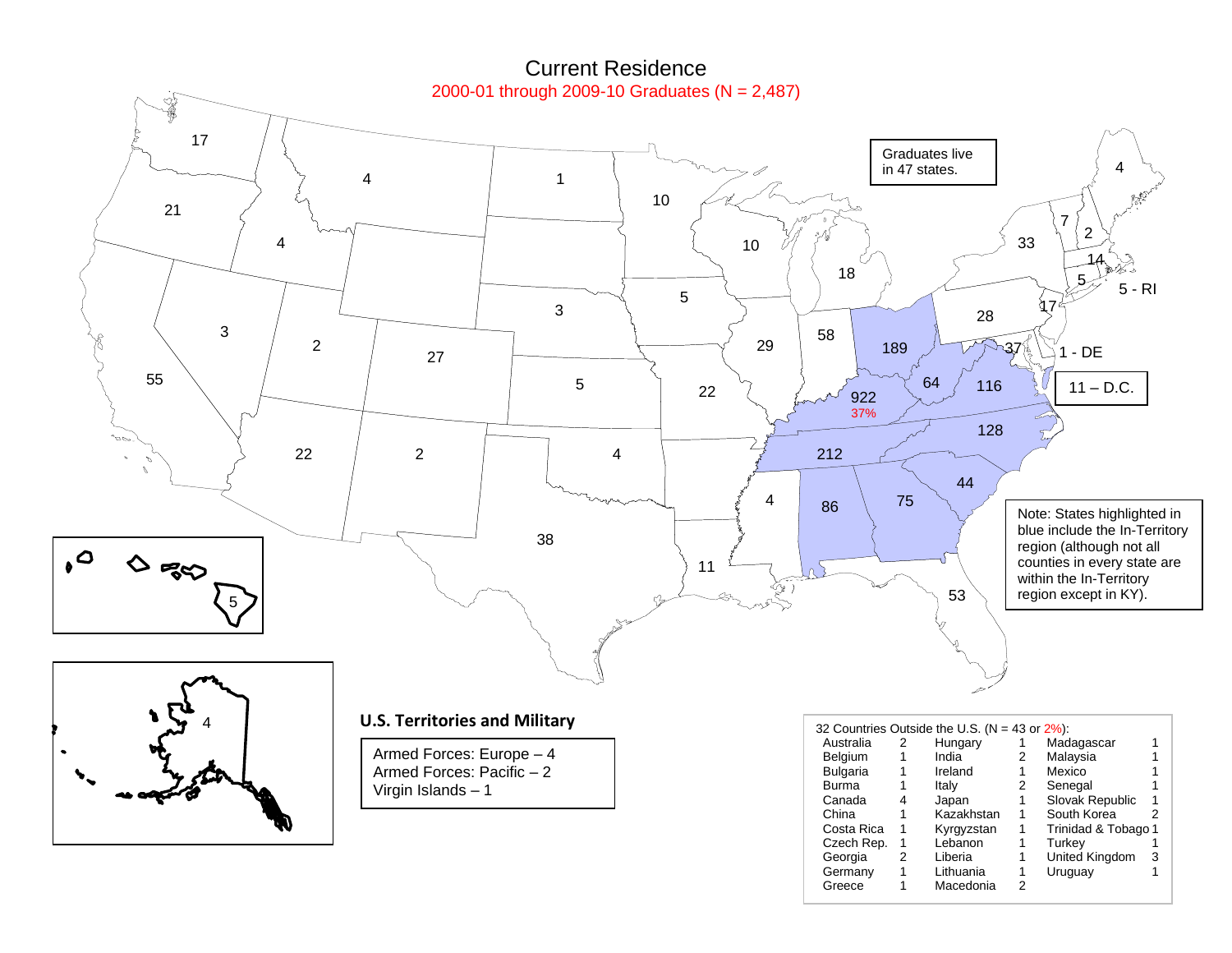#### **Current Kentucky Residence by County (N = 922)**

2000-01 through 2009-10 Graduates



Of students who graduated in this decade,

- 23% ( $N = 212$ ) of Kentucky residents currently live in Madison County.
- These 212 graduates represent 9% of the 2,487 graduates.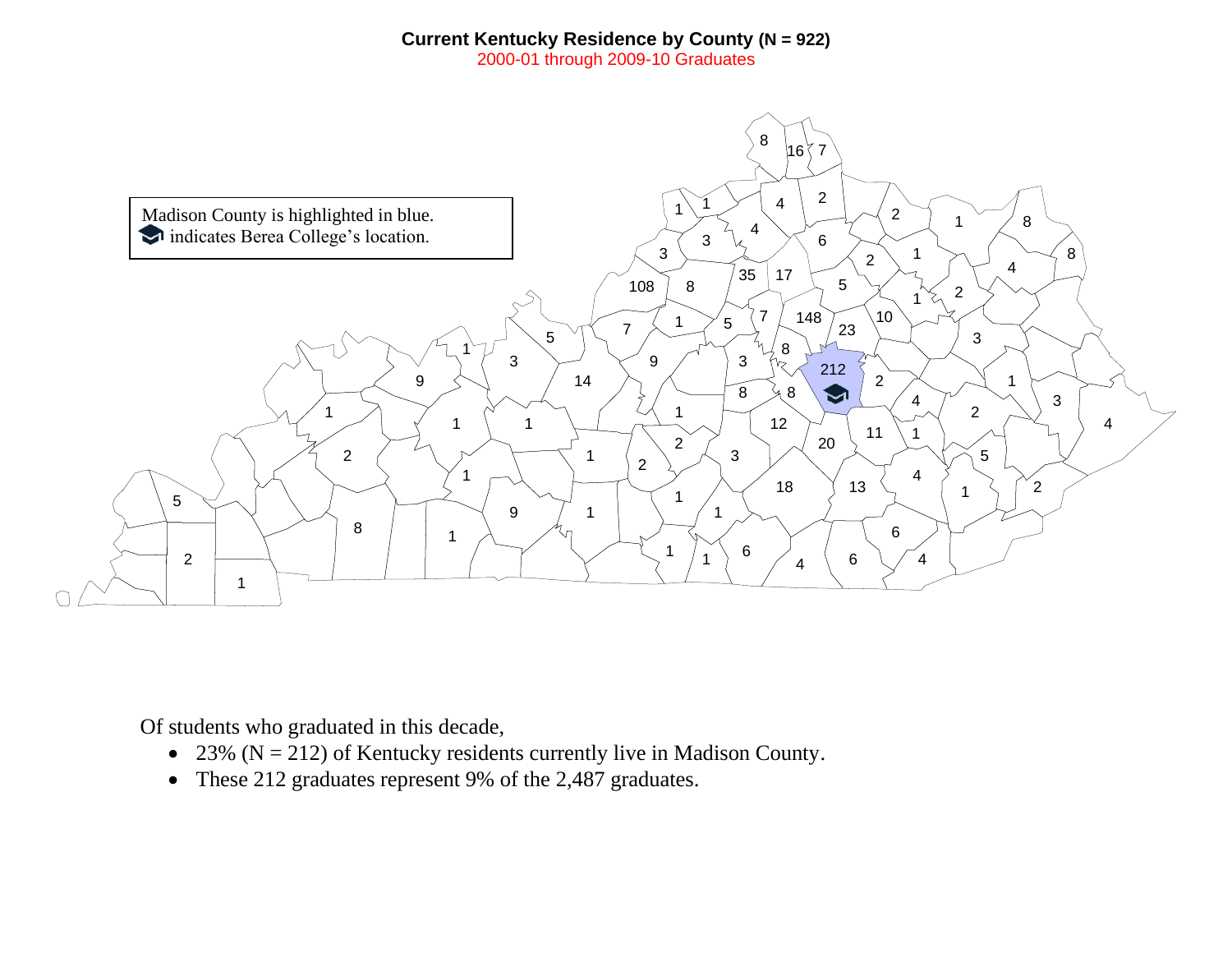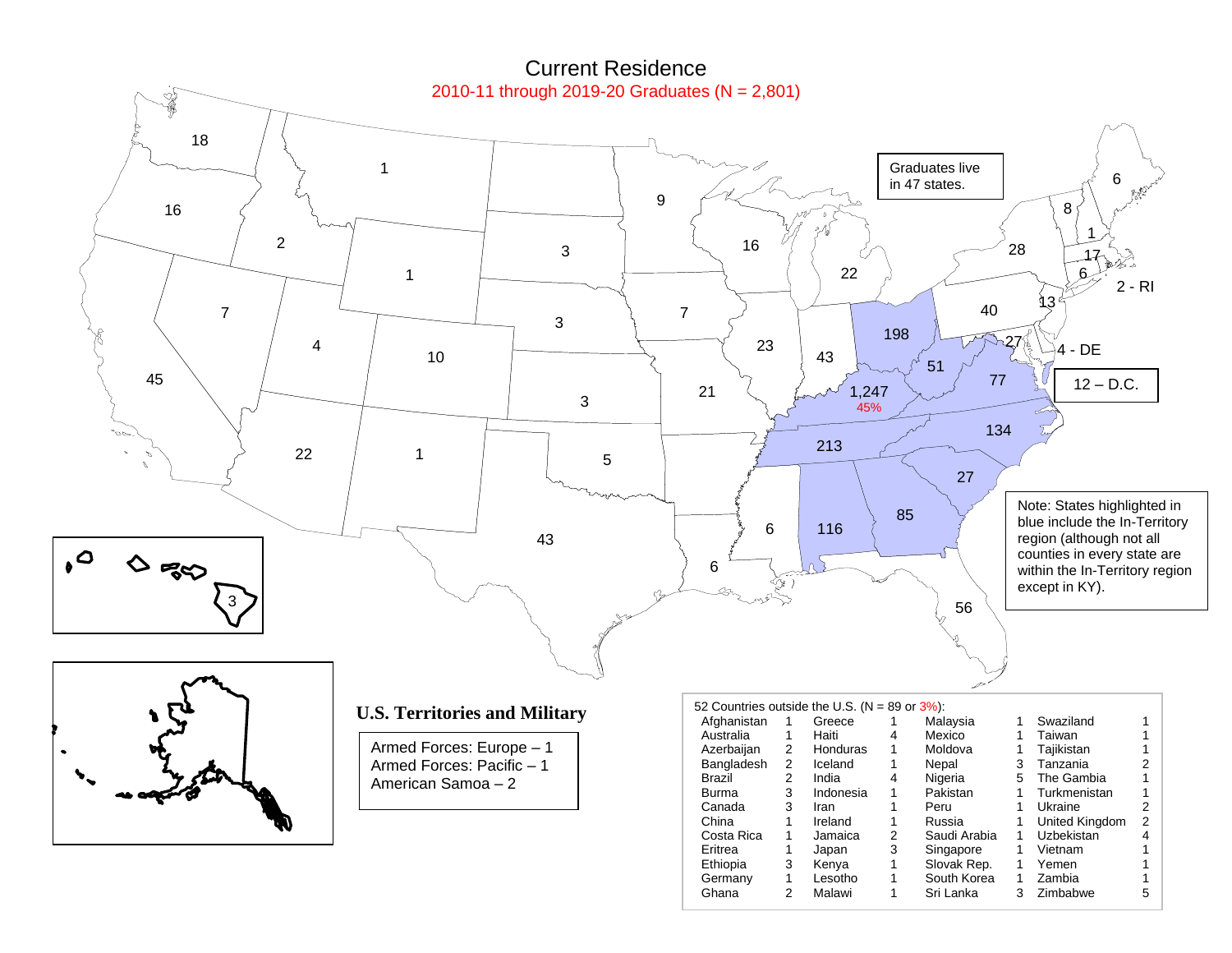#### **Current Kentucky Residence by County (N = 1,247)**

2010-11 through 2019-20 Graduates



Of students who graduated in this decade,

- 26% ( $N = 320$ ) of Kentucky residents currently live in Madison County.
- These 320 graduates represent 11% of the 2,801 graduates.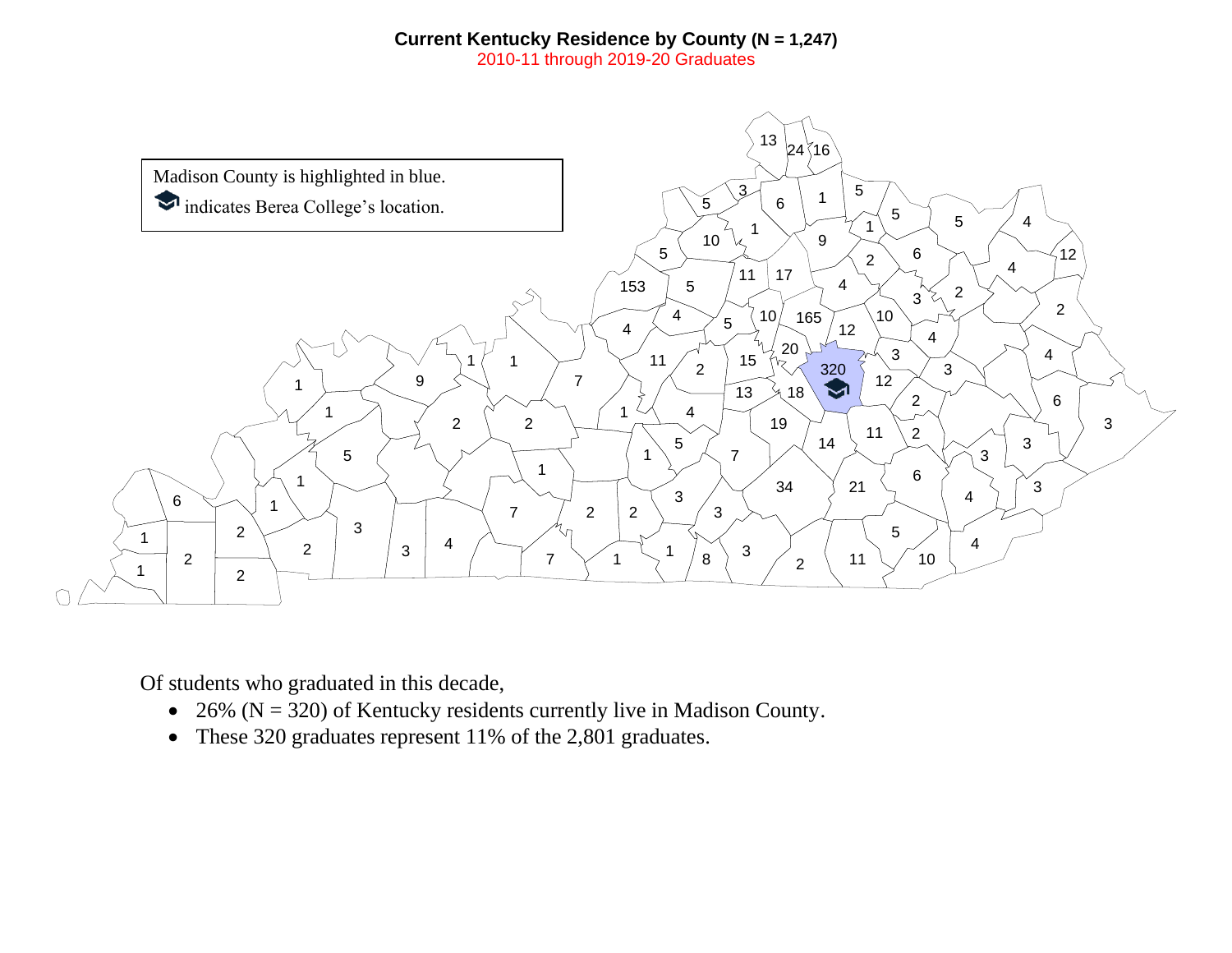# **Where do domestic graduates currently live in relationship to their residence when admitted?**



# **Where do international graduates currently live in relationship to their residence when admitted?**

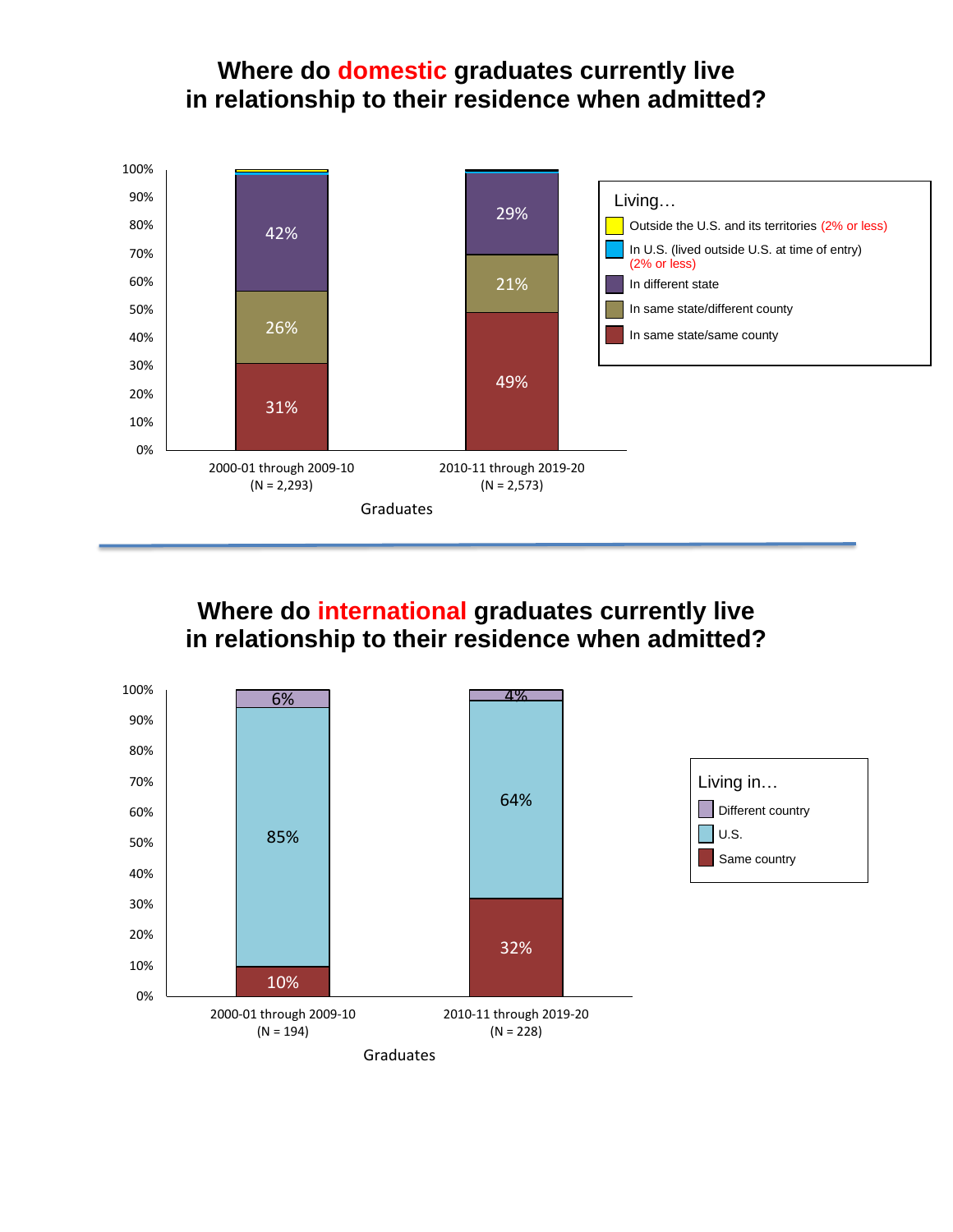# **Where do graduates from In-Territory currently live in relationship to their residence when admitted?**



# **Where do graduates from Out-of-Territory currently live in relationship to their residence when admitted?**

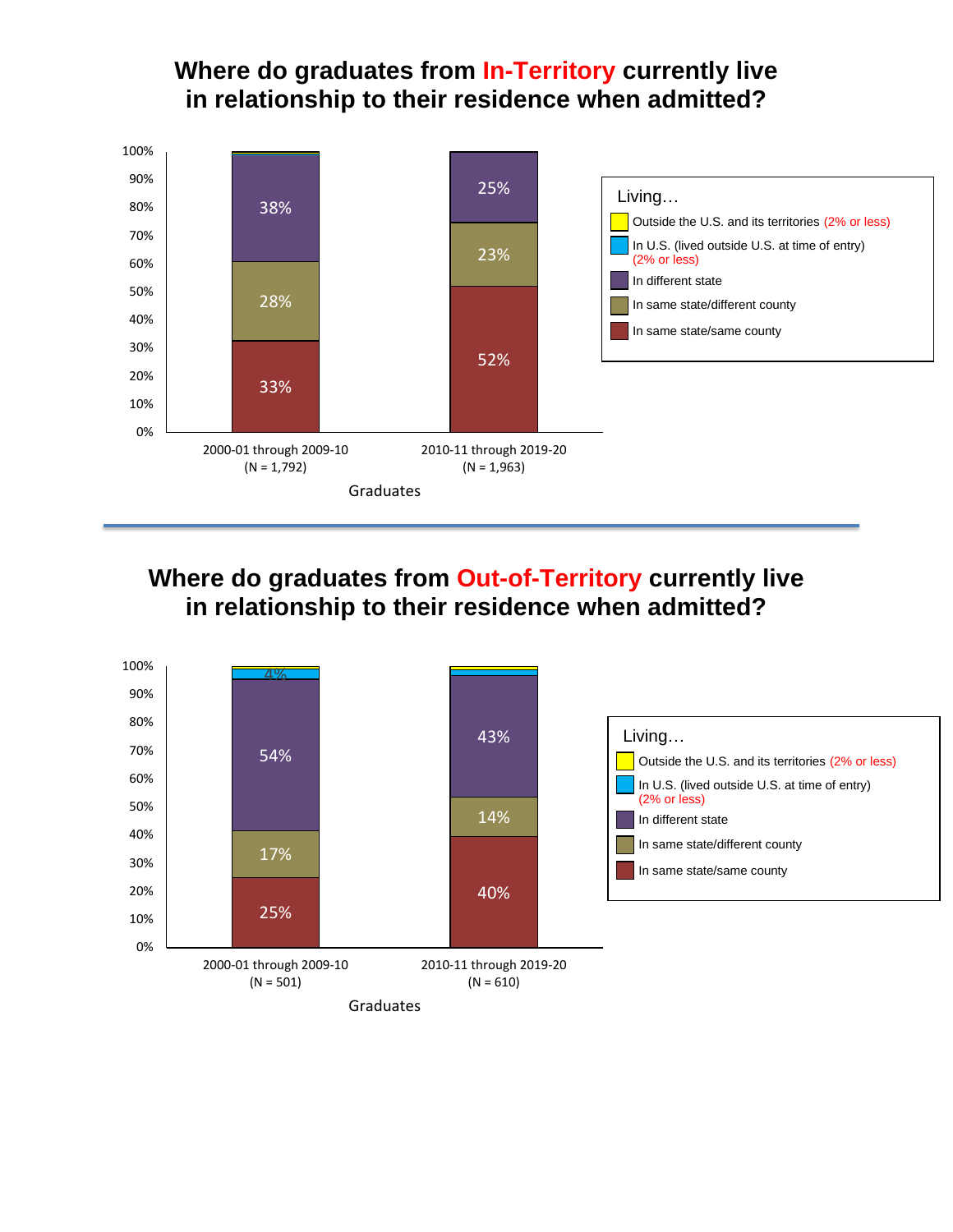## **Where do graduates who came from ARC Economically At-Risk and Distressed counties\*\*\* currently live?**



**Where do graduates who came from ARC Economically At-Risk and Distressed counties\*\*\* currently live in relationship to their residence when admitted?**



\*\*\*Includes students from ARC counties both In and Out-of-Territory.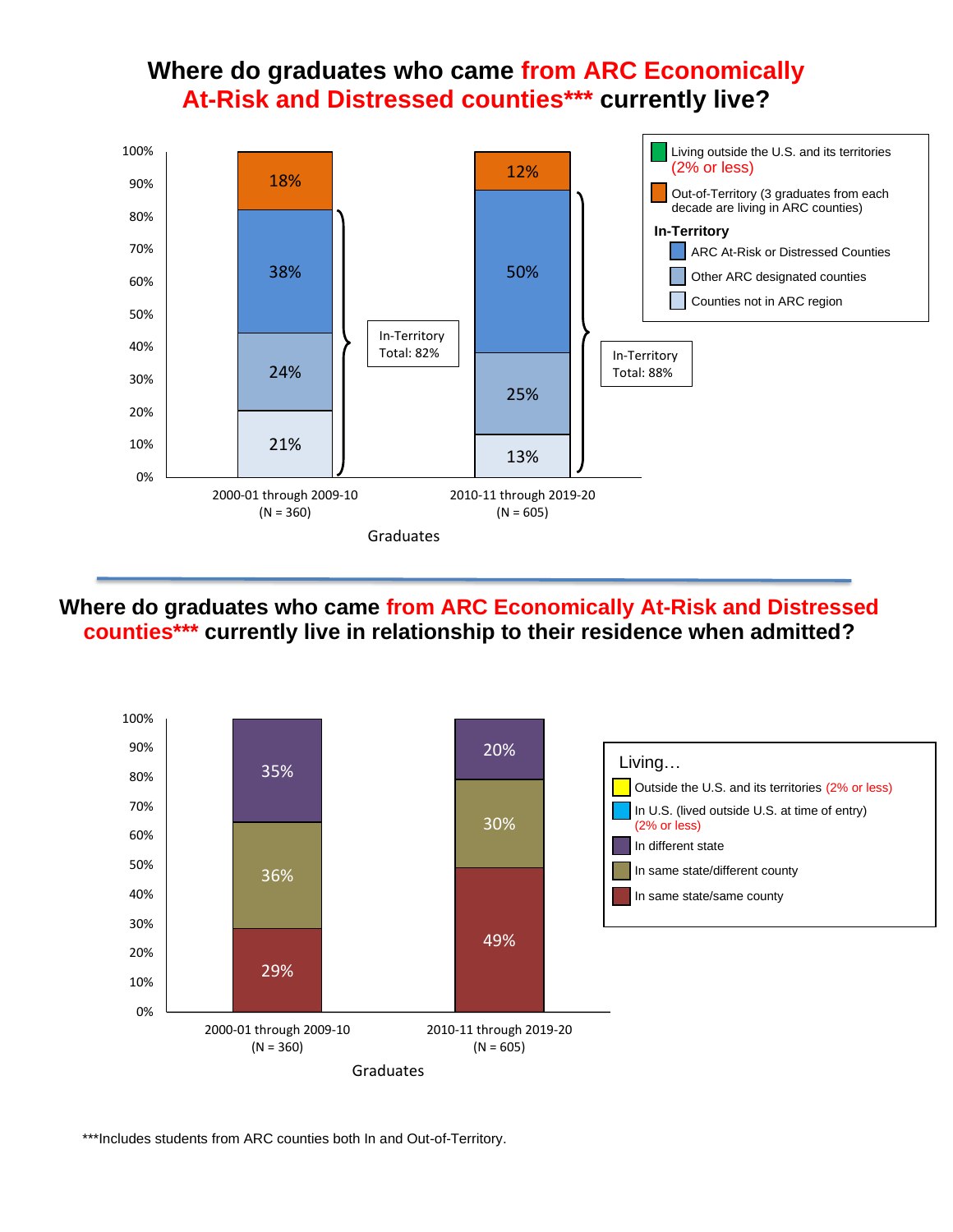

# **Where do DOMESTIC graduates (males versus females) currently live?**

**Males Females**

Counties not in ARC region

**In-Territory**

Other ARC designated counties **ARC At-Risk or Distressed Counties**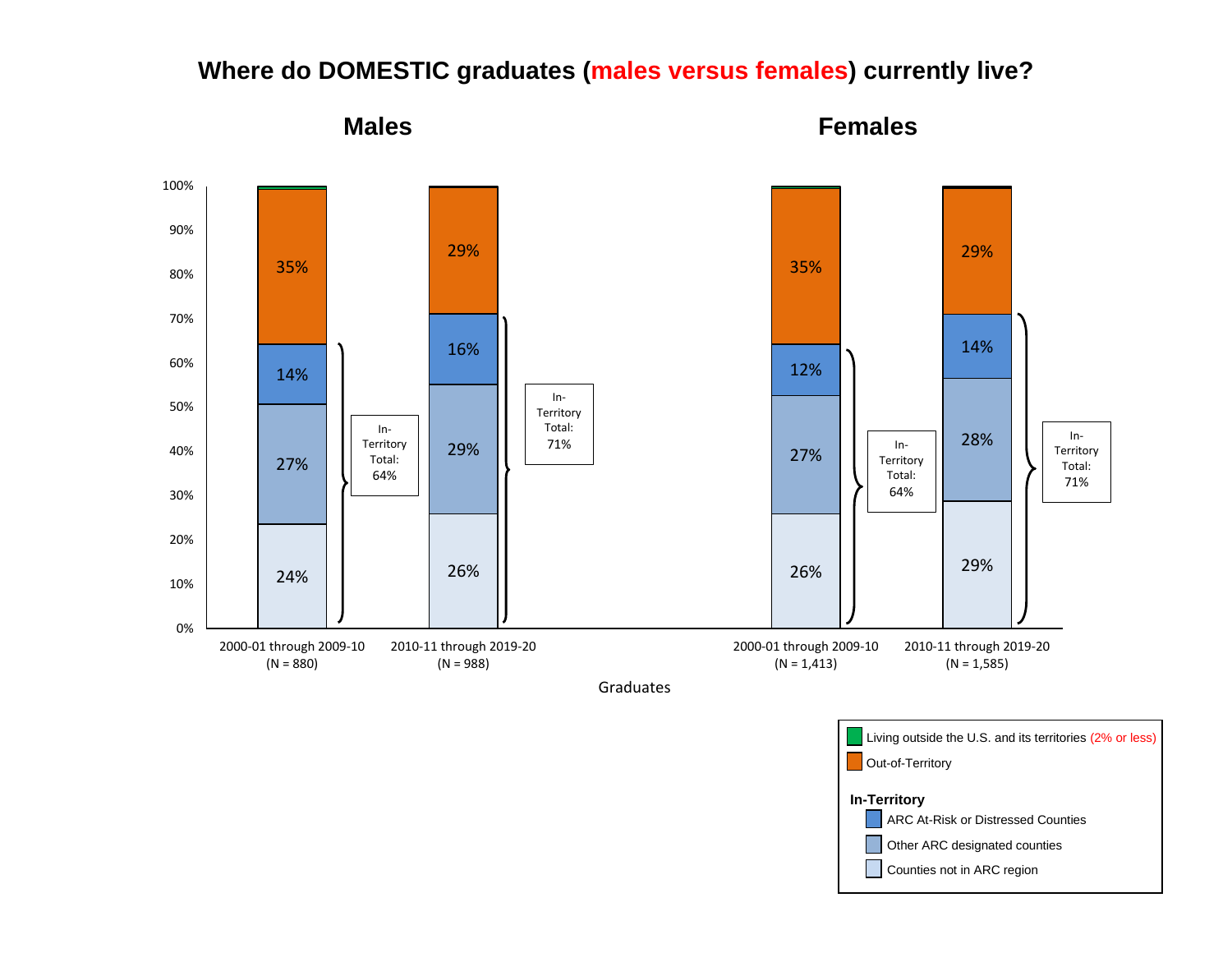





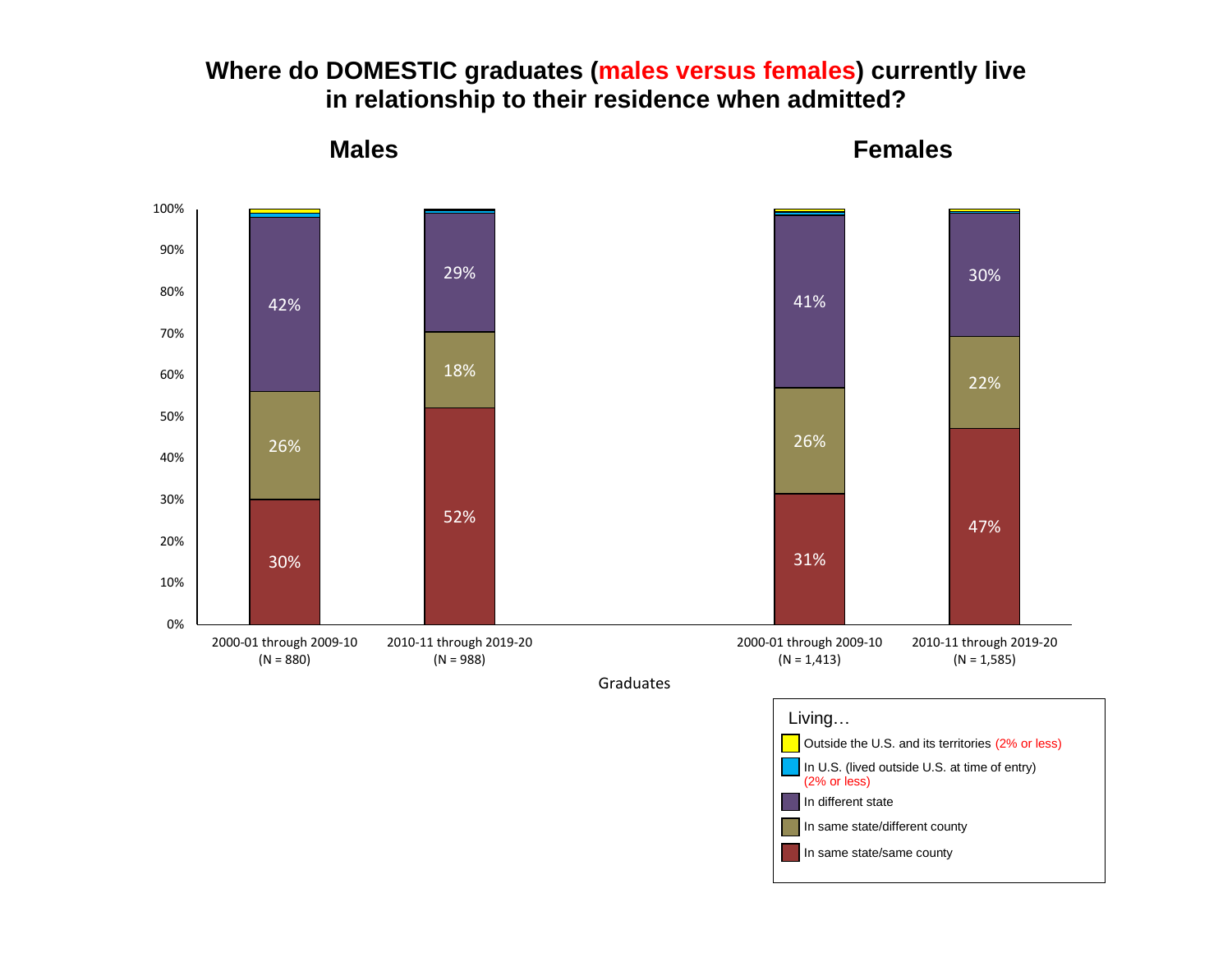### **Where do domestic graduates (African American\* versus Others) currently live?**



#### **African-American\* Other Domestic**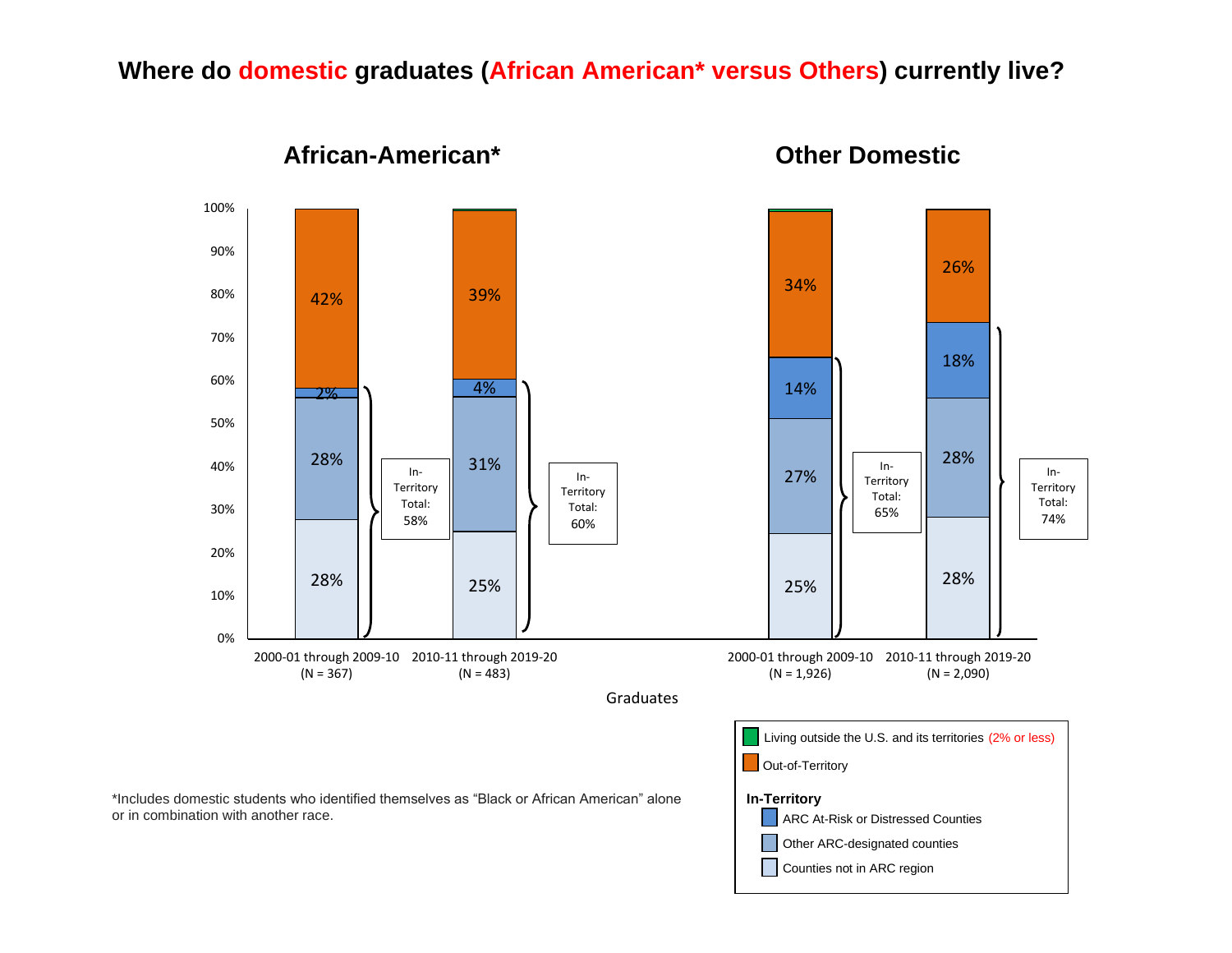### **Where do domestic graduates (African American\* versus Others) currently live in relationship to their residence when admitted?**



**African-American\* Other Domestic**

In same state/same county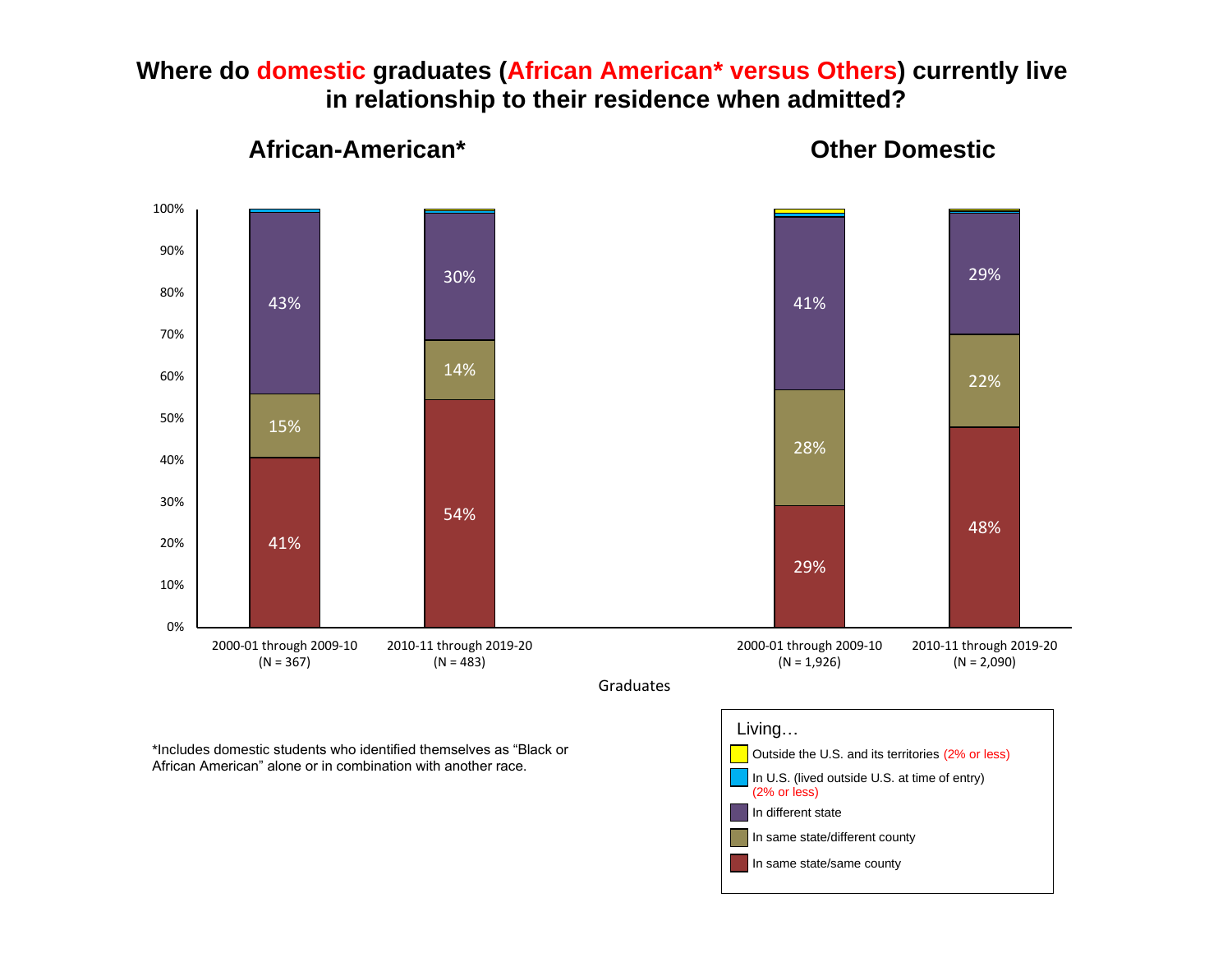# **Where do Hispanic\*\* graduates currently live?**



# **Where do Hispanic\*\* graduates currently live in relationship to their residence when admitted**



\*\*Starting in Fall 2010, the ethnicity category was changed to "Hispanic or Latino or Spanish Origin" and separated from the racial designations.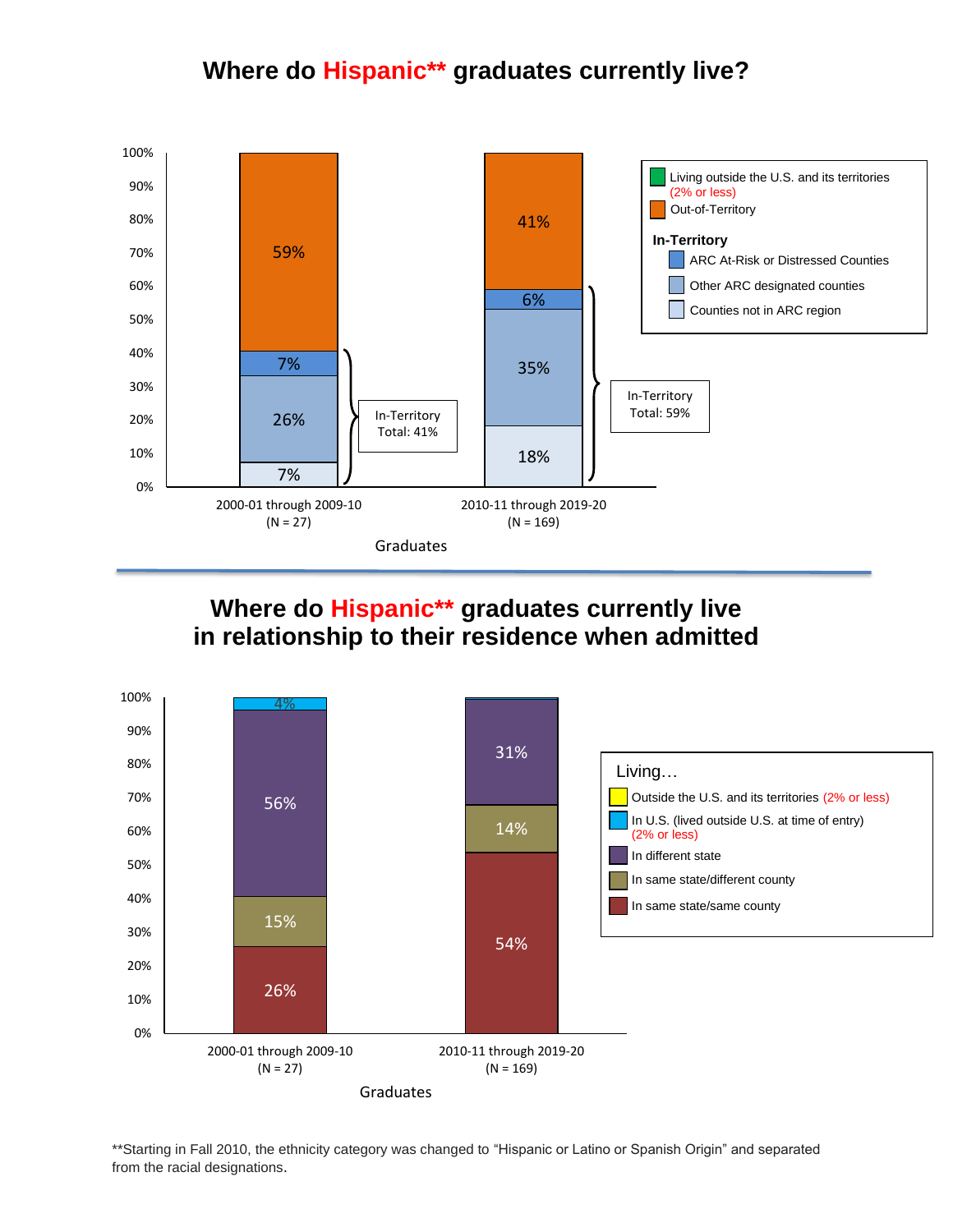# **Where do graduates from each Academic Division currently live in relationship to their residence when admitted?**

## **2000-01 through 2009-10 Graduates**

| Living                                                                                                               | <b>Division</b><br>One<br>$(N = 476)$ | <b>Division</b><br><b>Two</b><br>$(N = 638)$ | <b>Division</b><br><b>Three</b><br>$(N = 497)$ | <b>Division</b><br><b>Four</b><br>$(N = 392)$ | <b>Division</b><br><b>Five</b><br>$(N = 278)$ | <b>Division</b><br><b>Six</b><br>$(N = 243)$ |
|----------------------------------------------------------------------------------------------------------------------|---------------------------------------|----------------------------------------------|------------------------------------------------|-----------------------------------------------|-----------------------------------------------|----------------------------------------------|
| In same state/same county or same<br>country                                                                         | 27%                                   | 30%                                          | 32%                                            | 29%                                           | 29%                                           | 29%                                          |
| In same state/different county                                                                                       | 21%                                   | 23%                                          | 25%                                            | 21%                                           | 25%                                           | 27%                                          |
| In different state                                                                                                   | 33%                                   | 34%                                          | 39%                                            | 45%                                           | 41%                                           | 42%                                          |
| In the U.S. (domestic student who<br>lived outside the U.S. at time of entry)                                        | 1%                                    | 1%                                           | 1%                                             | 1%                                            | 1%                                            | 0%                                           |
| In the U.S. (international student)                                                                                  | 17%                                   | 11%                                          | 3%                                             | 3%                                            | 2%                                            | 1%                                           |
| Outside the U.S. and its territories<br>(includes international students living<br>in different country than origin) | 1%                                    | 1%                                           | 1%                                             | 1%                                            | 2%                                            | 1%                                           |

# **2010-11 through 2019-20 Graduates**

| Living                                                                                                               | <b>Division</b><br>One<br>$(N = 536)$ | <b>Division</b><br>Two<br>$(N = 707)$ | <b>Division</b><br><b>Three</b><br>$(N = 557)$ | <b>Division</b><br>Four<br>$(N = 514)$ | <b>Division</b><br><b>Five</b><br>$(N = 317)$ | <b>Division</b><br><b>Six</b><br>$(N = 322)$ |
|----------------------------------------------------------------------------------------------------------------------|---------------------------------------|---------------------------------------|------------------------------------------------|----------------------------------------|-----------------------------------------------|----------------------------------------------|
| In same state/same county or same<br>country                                                                         | 46%                                   | 49%                                   | 49%                                            | 47%                                    | 48%                                           | 48%                                          |
| In same state/different county                                                                                       | 16%                                   | 17%                                   | 25%                                            | 18%                                    | 18%                                           | 20%                                          |
| In different state                                                                                                   | 27%                                   | 23%                                   | 24%                                            | 30%                                    | 28%                                           | 30%                                          |
| In the U.S. (domestic student who<br>lived outside the U.S. at time of entry)                                        | 1%                                    | 1%                                    | 0%                                             | 1%                                     | 1%                                            | 0%                                           |
| In the U.S. (international student)                                                                                  | 10%                                   | 10%                                   | 2%                                             | 3%                                     | 4%                                            | 2%                                           |
| Outside the U.S. and its territories<br>(includes international students living<br>in different country than origin) | 1%                                    | 0%                                    | 1%                                             | 1%                                     | 2%                                            | 1%                                           |

#### **Academic Programs within each Division:**

- One: Applied Science and Mathematics, Biology, Chemistry, Mathematics, Nursing, Physics
- Two: Agriculture and Natural Resources, Computer Science, Economics and Business, Sustainability and Environmental Studies, Engineering Technologies and Applied Design
- Three: Child and Family Studies, Health and Human Performance, Psychology, Sociology
- Four: Communication, English, Foreign Languages, Music, Theatre
- Five: Art and Art History, Asian Studies, History, Philosophy, Political Science
- Six: African and African American Studies, Appalachian Studies, Education Studies, Peace and Social Justice Studies, Studies of Religions and Spirituality, Women's and Gender Studies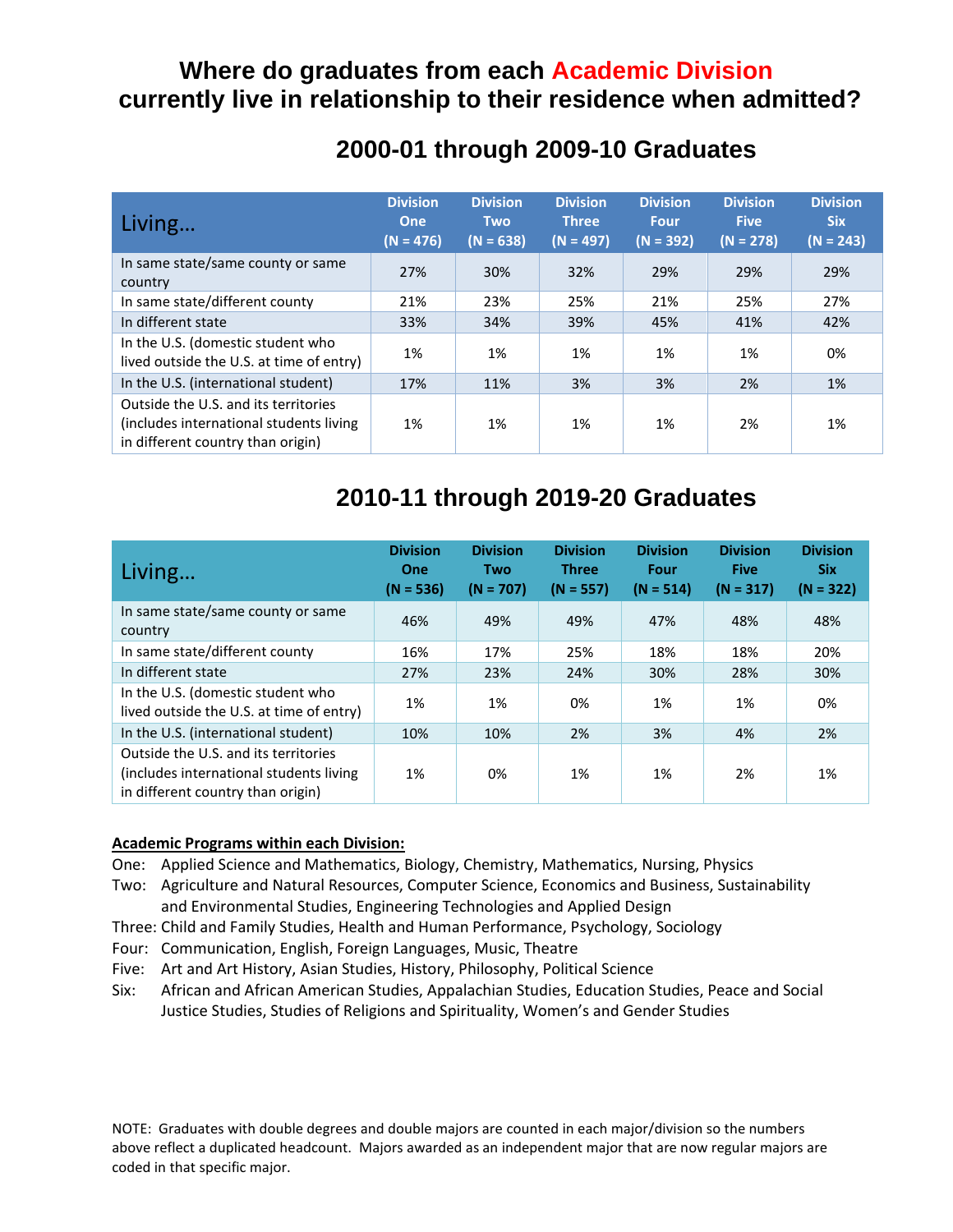#### **Where do graduates from each department in Division One currently live in relationship to their residence when admitted?**

|  |  |  | 2000-01 through 2009-10 Graduates |
|--|--|--|-----------------------------------|
|--|--|--|-----------------------------------|

| Living                                                                                                                | <b>Applied</b><br><b>Science and</b><br><b>Mathematics</b><br>$(N = 0)$ | <b>Biology</b><br>$(N = 191)$ | <b>Chemistry</b><br>$(N = 72)$ | <b>Mathematics</b><br>$(N = 95)$ | <b>Nursing</b><br>$(N = 114)$ | <b>Physics</b><br>$(N = 24)$ |
|-----------------------------------------------------------------------------------------------------------------------|-------------------------------------------------------------------------|-------------------------------|--------------------------------|----------------------------------|-------------------------------|------------------------------|
| In same state/same county or same<br>country                                                                          | <b>Not</b><br>applicable                                                | 31%                           | 21%                            | 16%                              | 31%                           | 25%                          |
| In same state/different county                                                                                        |                                                                         | 21%                           | 17%                            | 22%                              | 23%                           | 4%                           |
| In different state                                                                                                    |                                                                         | 34%                           | 38%                            | 25%                              | 34%                           | 38%                          |
| In the U.S. (domestic student who<br>lived outside the U.S. at time of entry)                                         |                                                                         | 0%                            | 1%                             | 0%                               | 2%                            | 0%                           |
| In the U.S. (international student)                                                                                   |                                                                         | 13%                           | 21%                            | 37%                              | 9%                            | 29%                          |
| Outside the U.S. and its territories<br>(includes international students living)<br>in different country than origin) |                                                                         | 0%                            | 3%                             | 0%                               | 2%                            | 4%                           |

# **2010-11 through 2019-20 Graduates**

| Living                                                                                                                | <b>Applied</b><br><b>Science and</b><br><b>Mathematics</b><br>$(N = 11)$ | <b>Biology</b><br>$(N = 226)$ | <b>Chemistry</b><br>$(N = 94)$ | <b>Mathematics</b><br>$(N = 90)$ | <b>Nursing</b><br>$(N = 100)$ | <b>Physics</b><br>$(N = 35)$ |
|-----------------------------------------------------------------------------------------------------------------------|--------------------------------------------------------------------------|-------------------------------|--------------------------------|----------------------------------|-------------------------------|------------------------------|
| In same state/same county or same<br>country                                                                          | 55%                                                                      | 49%                           | 51%                            | 46%                              | 35%                           | 29%                          |
| In same state/different county                                                                                        | 18%                                                                      | 15%                           | 7%                             | 11%                              | 29%                           | 17%                          |
| In different state                                                                                                    | 27%                                                                      | 31%                           | 23%                            | 18%                              | 27%                           | 23%                          |
| In the U.S. (domestic student who<br>lived outside the U.S. at time of entry)                                         | 0%                                                                       | 0%                            | 2%                             | 0%                               | 0%                            | 0%                           |
| In the U.S. (international student)                                                                                   | 0%                                                                       | 4%                            | 16%                            | 24%                              | 7%                            | 31%                          |
| Outside the U.S. and its territories<br>(includes international students living)<br>in different country than origin) | 0%                                                                       | 0%                            | 0%                             | 1%                               | 2%                            | 0%                           |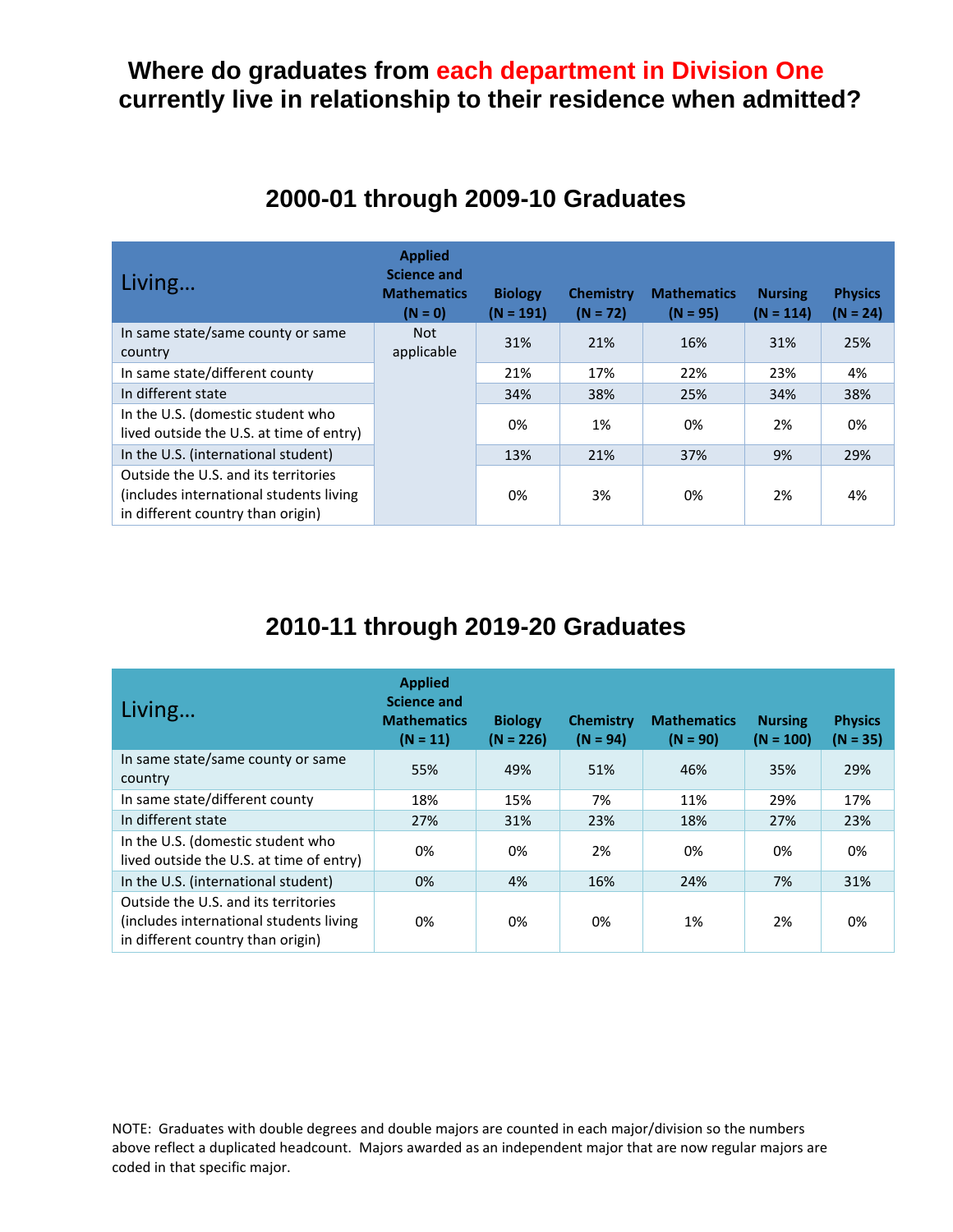### **Where do graduates from each department in Division Two currently live in relationship to their residence when admitted?**

| Living                                                                                                                | <b>Agriculture</b><br>and<br><b>Natural</b><br><b>Resources</b><br>$(N = 96)$ | <b>Business</b><br><b>Administration</b><br>$(N = 291)$ | <b>Computer</b><br>and<br><b>Information</b><br><b>Science</b><br>$(N = 23)$ | <b>Economics</b><br>$(N = 37)$ | <b>Technology</b><br>and<br><b>Applied</b><br><b>Design</b><br>$(N = 203)$ |
|-----------------------------------------------------------------------------------------------------------------------|-------------------------------------------------------------------------------|---------------------------------------------------------|------------------------------------------------------------------------------|--------------------------------|----------------------------------------------------------------------------|
| In same state/same county or same<br>country                                                                          | 38%                                                                           | 29%                                                     | 17%                                                                          | 11%                            | 32%                                                                        |
| In same state/different county                                                                                        | 29%                                                                           | 17%                                                     | 17%                                                                          | 5%                             | 32%                                                                        |
| In different state                                                                                                    | 33%                                                                           | 35%                                                     | 43%                                                                          | 16%                            | 34%                                                                        |
| In the U.S. (domestic student who<br>lived outside the U.S. at time of entry)                                         | 0%                                                                            | 1%                                                      | 0%                                                                           | 0%                             | 1%                                                                         |
| In the U.S. (international student)                                                                                   | 0%                                                                            | 16%                                                     | 22%                                                                          | 62%                            | 1%                                                                         |
| Outside the U.S. and its territories<br>(includes international students living)<br>in different country than origin) | 0%                                                                            | 2%                                                      | 0%                                                                           | 5%                             | 0%                                                                         |

## **2000-01 through 2009-10 Graduates**

# **2010-11 through 2019-20 Graduates**

| Living                                                                                                                | <b>Agriculture</b><br>and<br><b>Natural</b><br><b>Resources</b><br>$(N = 113)$ | <b>Business</b><br><b>Administration</b><br>$(N = 244)$ | <b>Computer</b><br>and<br><b>Information</b><br><b>Science</b><br>$(N = 150)$ | <b>Economics</b><br>$(N = 55)$ | <b>Technology</b><br>and<br><b>Applied</b><br><b>Design</b><br>$(N = 160)$ |
|-----------------------------------------------------------------------------------------------------------------------|--------------------------------------------------------------------------------|---------------------------------------------------------|-------------------------------------------------------------------------------|--------------------------------|----------------------------------------------------------------------------|
| In same state/same county or same<br>country                                                                          | 56%                                                                            | 41%                                                     | 52%                                                                           | 33%                            | 58%                                                                        |
| In same state/different county                                                                                        | 18%                                                                            | 17%                                                     | 16%                                                                           | 11%                            | 18%                                                                        |
| In different state                                                                                                    | 26%                                                                            | 26%                                                     | 18%                                                                           | 18%                            | 21%                                                                        |
| In the U.S. (domestic student who<br>lived outside the U.S. at time of entry)                                         | 0%                                                                             | 0%                                                      | 0%                                                                            | 4%                             | 0%                                                                         |
| In the U.S. (international student)                                                                                   | 1%                                                                             | 15%                                                     | 2%                                                                            | 33%                            | 3%                                                                         |
| Outside the U.S. and its territories<br>(includes international students living)<br>in different country than origin) | 0%                                                                             | 1%                                                      | 12%                                                                           | 2%                             | 0%                                                                         |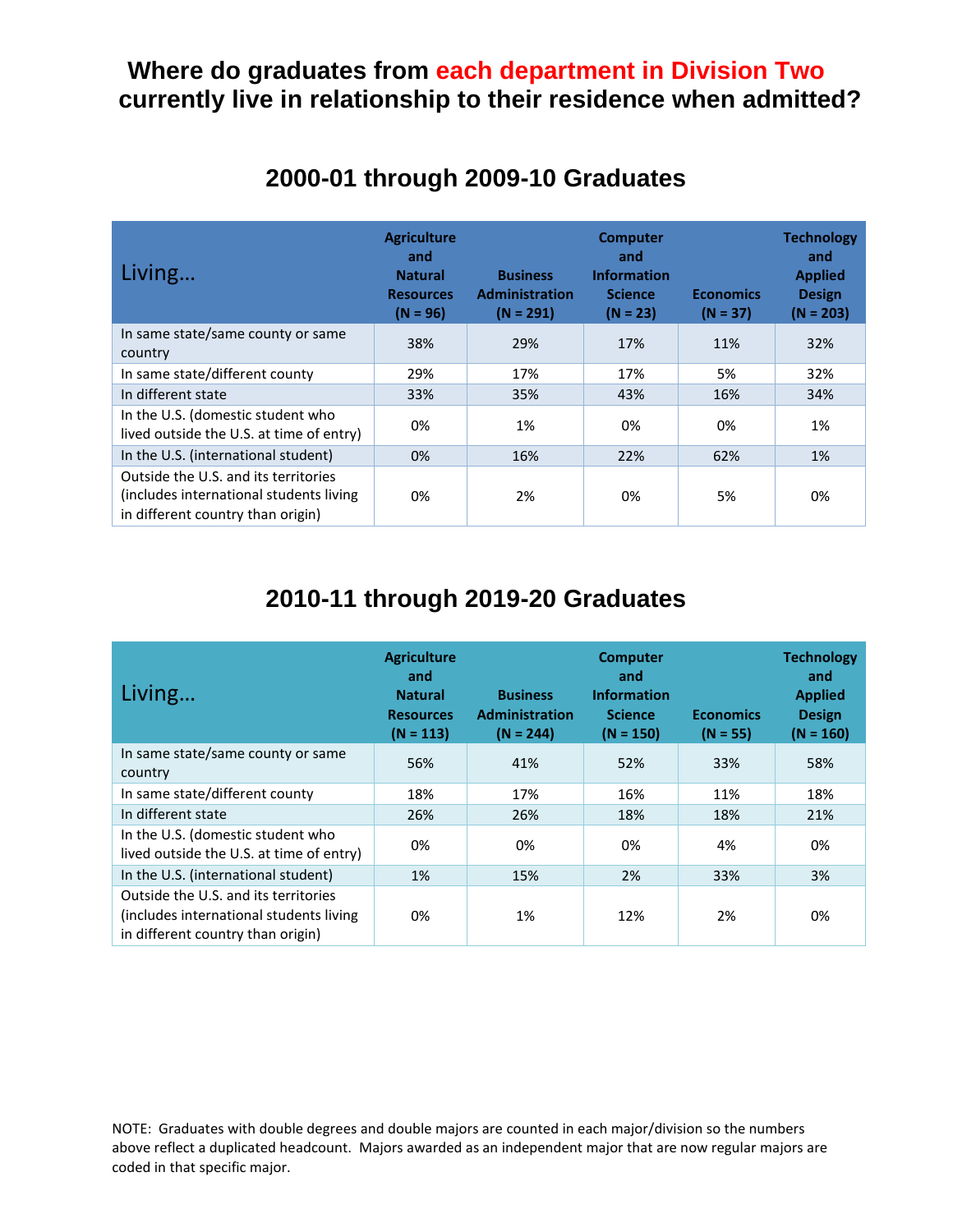## **Where do graduates from each department in Division Three currently live in relationship to their residence when admitted?**

| Living                                                                                                                | <b>Child and</b><br>Family<br><b>Studies</b><br>$(N = 217)$ | <b>Health and</b><br><b>Human</b><br><b>Performance</b><br>$(N = 67)$ | <b>Psychology</b><br>$(N = 133)$ | <b>Sociology</b><br>$(N = 81)$ |
|-----------------------------------------------------------------------------------------------------------------------|-------------------------------------------------------------|-----------------------------------------------------------------------|----------------------------------|--------------------------------|
| In same state/same county or same<br>country                                                                          | 35%                                                         | 34%                                                                   | 29%                              | 26%                            |
| In same state/different county                                                                                        | 29%                                                         | 21%                                                                   | 21%                              | 23%                            |
| In different state                                                                                                    | 34%                                                         | 42%                                                                   | 44%                              | 44%                            |
| In the U.S. (domestic student who<br>lived outside the U.S. at time of entry)                                         | 0%                                                          | 1%                                                                    | 2%                               | 0%                             |
| In the U.S. (international student)                                                                                   | 1%                                                          | 1%                                                                    | 5%                               | 4%                             |
| Outside the U.S. and its territories<br>(includes international students living)<br>in different country than origin) | 0%                                                          | 0%                                                                    | 1%                               | 2%                             |

# **2000-01 through 2009-10 Graduates**

# **2010-11 through 2019-20 Graduates**

| Living                                                                                                               | <b>Child and</b><br>Family<br><b>Studies</b><br>$(N = 186)$ | <b>Health and</b><br><b>Human</b><br><b>Performance</b><br>$(N = 112)$ | <b>Psychology</b><br>$(N = 169)$ | <b>Sociology</b><br>$(N = 81)$ |
|----------------------------------------------------------------------------------------------------------------------|-------------------------------------------------------------|------------------------------------------------------------------------|----------------------------------|--------------------------------|
| In same state/same county or same<br>country                                                                         | 46%                                                         | 57%                                                                    | 46%                              | 46%                            |
| In same state/different county                                                                                       | 32%                                                         | 15%                                                                    | 25%                              | 27%                            |
| In different state                                                                                                   | 22%                                                         | 27%                                                                    | 23%                              | 25%                            |
| In the U.S. (domestic student who<br>lived outside the U.S. at time of entry)                                        | 1%                                                          | በ%                                                                     | 1%                               | 0%                             |
| In the U.S. (international student)                                                                                  | 1%                                                          | 1%                                                                     | 4%                               | 1%                             |
| Outside the U.S. and its territories<br>(includes international students living<br>in different country than origin) | በ%                                                          | 0%                                                                     | 1%                               | 1%                             |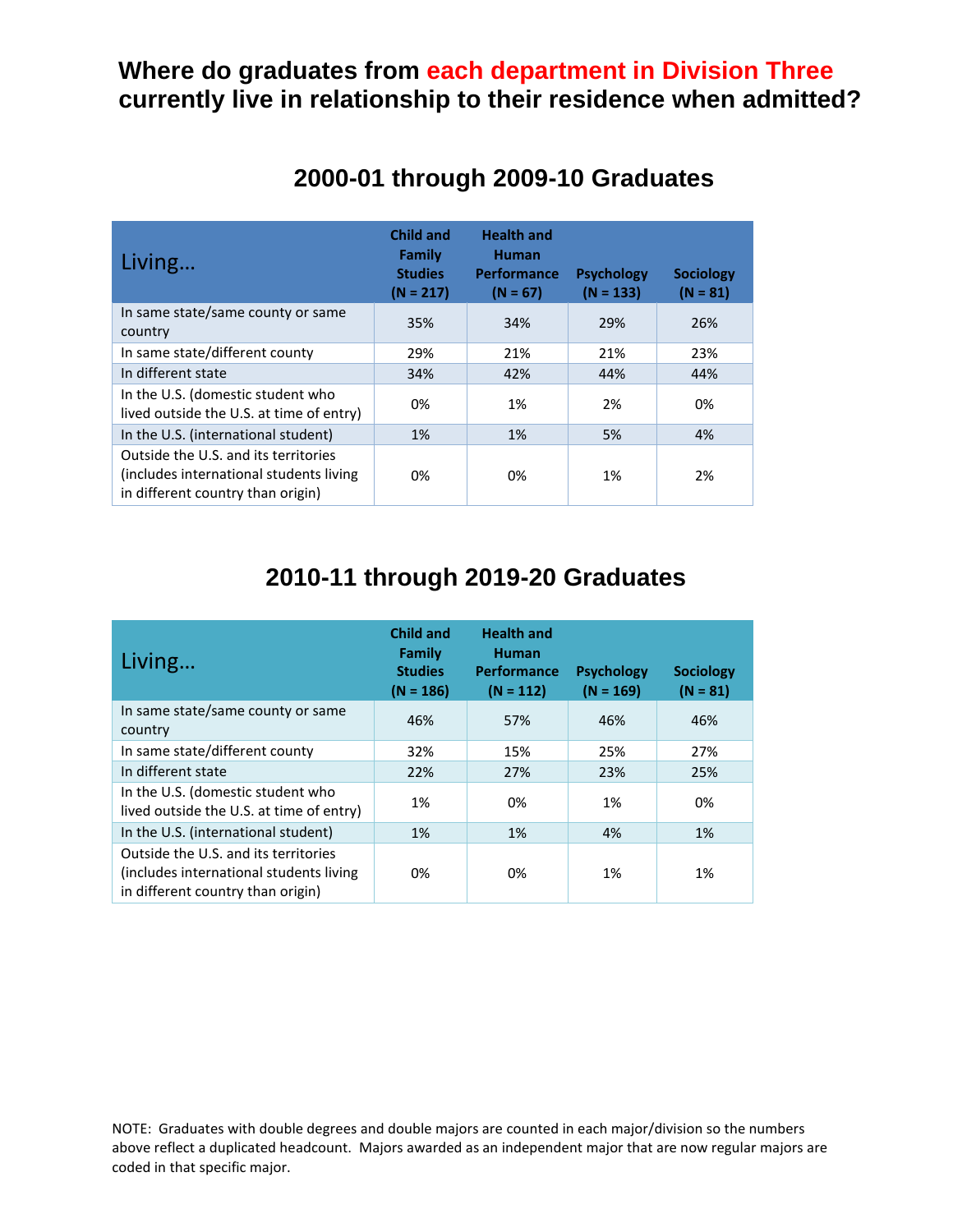#### **Where do graduates from each department in Division Four currently live in relationship to their residence when admitted?**

| Living                                                                                                                | <b>Communication</b><br>$(N = 93)$ | <b>English</b><br>$(N = 122)$ | <b>Foreign</b><br><b>Languages</b><br>$(N = 77)$ | <b>Music</b><br>$(N = 55)$ | <b>Theatre</b><br>$(N = 56)$ |
|-----------------------------------------------------------------------------------------------------------------------|------------------------------------|-------------------------------|--------------------------------------------------|----------------------------|------------------------------|
| In same state/same county or same<br>country                                                                          | 34%                                | 33%                           | 17%                                              | 29%                        | 27%                          |
| In same state/different county                                                                                        | 23%                                | 23%                           | 17%                                              | 20%                        | 23%                          |
| In different state                                                                                                    | 41%                                | 43%                           | 52%                                              | 45%                        | 46%                          |
| In the U.S. (domestic student who<br>lived outside the U.S. at time of entry)                                         | 1%                                 | 1%                            | 0%                                               | በ%                         | 2%                           |
| In the U.S. (international student)                                                                                   | 0%                                 | 0%                            | 9%                                               | 5%                         | 2%                           |
| Outside the U.S. and its territories<br>(includes international students living)<br>in different country than origin) | 1%                                 | 1%                            | 5%                                               | 0%                         | 0%                           |

# **2000-01 through 2009-10 Graduates**

# **2010-11 through 2019-20 Graduates**

| Living                                                                                                                | <b>Communication</b><br>$(N = 156)$ | <b>English</b><br>$(N = 146)$ | <b>Foreign</b><br><b>Languages</b><br>$(N = 92)$ | <b>Music</b><br>$(N = 68)$ | <b>Theatre</b><br>$(N = 75)$ |
|-----------------------------------------------------------------------------------------------------------------------|-------------------------------------|-------------------------------|--------------------------------------------------|----------------------------|------------------------------|
| In same state/same county or same<br>country                                                                          | 44%                                 | 51%                           | 48%                                              | 50%                        | 45%                          |
| In same state/different county                                                                                        | 19%                                 | 21%                           | 13%                                              | 18%                        | 16%                          |
| In different state                                                                                                    | 31%                                 | 28%                           | 29%                                              | 32%                        | 33%                          |
| In the U.S. (domestic student who<br>lived outside the U.S. at time of entry)                                         | 1%                                  | 1%                            | 1%                                               | 0%                         | 1%                           |
| In the U.S. (international student)                                                                                   | 5%                                  | 0%                            | 8%                                               | 0%                         | 1%                           |
| Outside the U.S. and its territories<br>(includes international students living)<br>in different country than origin) | 0%                                  | 0%                            | 1%                                               | 0%                         | 3%                           |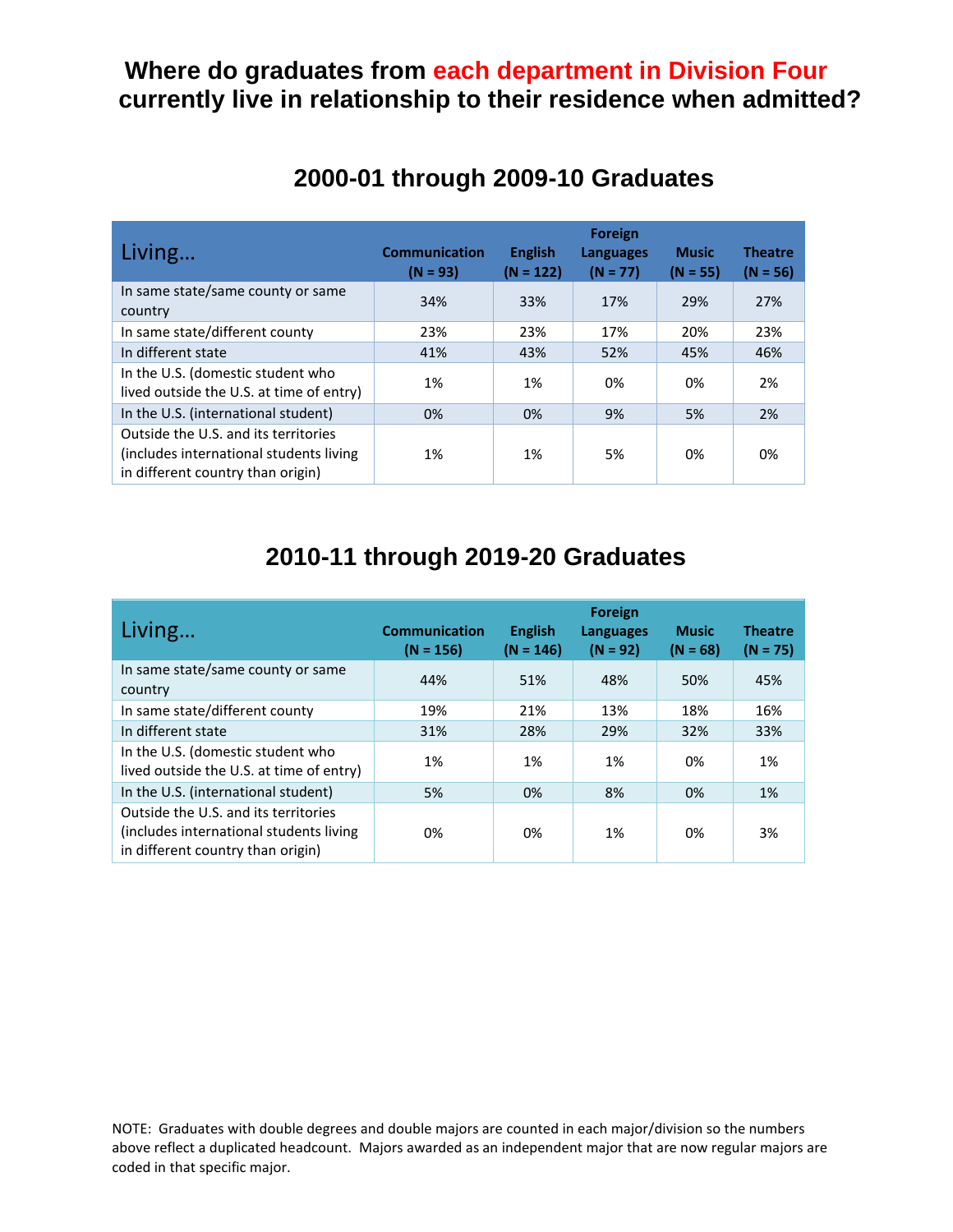## **Where do graduates from each department in Division Five currently live in relationship to their residence when admitted?**

| Living                                                                                                                | <b>Art</b><br>$(N = 90)$ | <b>Asian</b><br><b>Studies</b><br>$(N = 29)$ | <b>History</b><br>$(N = 73)$ | Philosophy<br>$(N = 35)$ | <b>Political</b><br><b>Science</b><br>$(N = 58)$ |
|-----------------------------------------------------------------------------------------------------------------------|--------------------------|----------------------------------------------|------------------------------|--------------------------|--------------------------------------------------|
| In same state/same county or same<br>country                                                                          | 28%                      | 38%                                          | 33%                          | 29%                      | 24%                                              |
| In same state/different county                                                                                        | 29%                      | 31%                                          | 23%                          | 20%                      | 21%                                              |
| In different state                                                                                                    | 39%                      | 28%                                          | 41%                          | 51%                      | 41%                                              |
| In the U.S. (domestic student who<br>lived outside the U.S. at time of entry)                                         | 1%                       | 0%                                           | 1%                           | 0%                       | 3%                                               |
| In the U.S. (international student)                                                                                   | 1%                       | 0%                                           | 0%                           | 0%                       | 7%                                               |
| Outside the U.S. and its territories<br>(includes international students living)<br>in different country than origin) | 2%                       | 3%                                           | 1%                           | 0%                       | 3%                                               |

# **2000-01 through 2009-10 Graduates**

# **2010-11 through 2019-20 Graduates**

| Living                                                                                                                | Art<br>$(N = 106)$ | Asian<br><b>Studies</b><br>$(N = 50)$ | <b>History</b><br>$(N = 80)$ | Philosophy<br>$(N = 24)$ | Political<br>Science<br>$(N = 69)$ |
|-----------------------------------------------------------------------------------------------------------------------|--------------------|---------------------------------------|------------------------------|--------------------------|------------------------------------|
| In same state/same county or same<br>country                                                                          | 43%                | 56%                                   | 55%                          | 42%                      | 42%                                |
| In same state/different county                                                                                        | 22%                | 14%                                   | 15%                          | 17%                      | 17%                                |
| In different state                                                                                                    | 33%                | 20%                                   | 30%                          | 42%                      | 22%                                |
| In the U.S. (domestic student who<br>lived outside the U.S. at time of entry)                                         | 1%                 | 2%                                    | 0%                           | 0%                       | 1%                                 |
| In the U.S. (international student)                                                                                   | 1%                 | 2%                                    | 0%                           | 0%                       | 14%                                |
| Outside the U.S. and its territories<br>(includes international students living)<br>in different country than origin) | 0%                 | 6%                                    | 0%                           | 0%                       | 3%                                 |